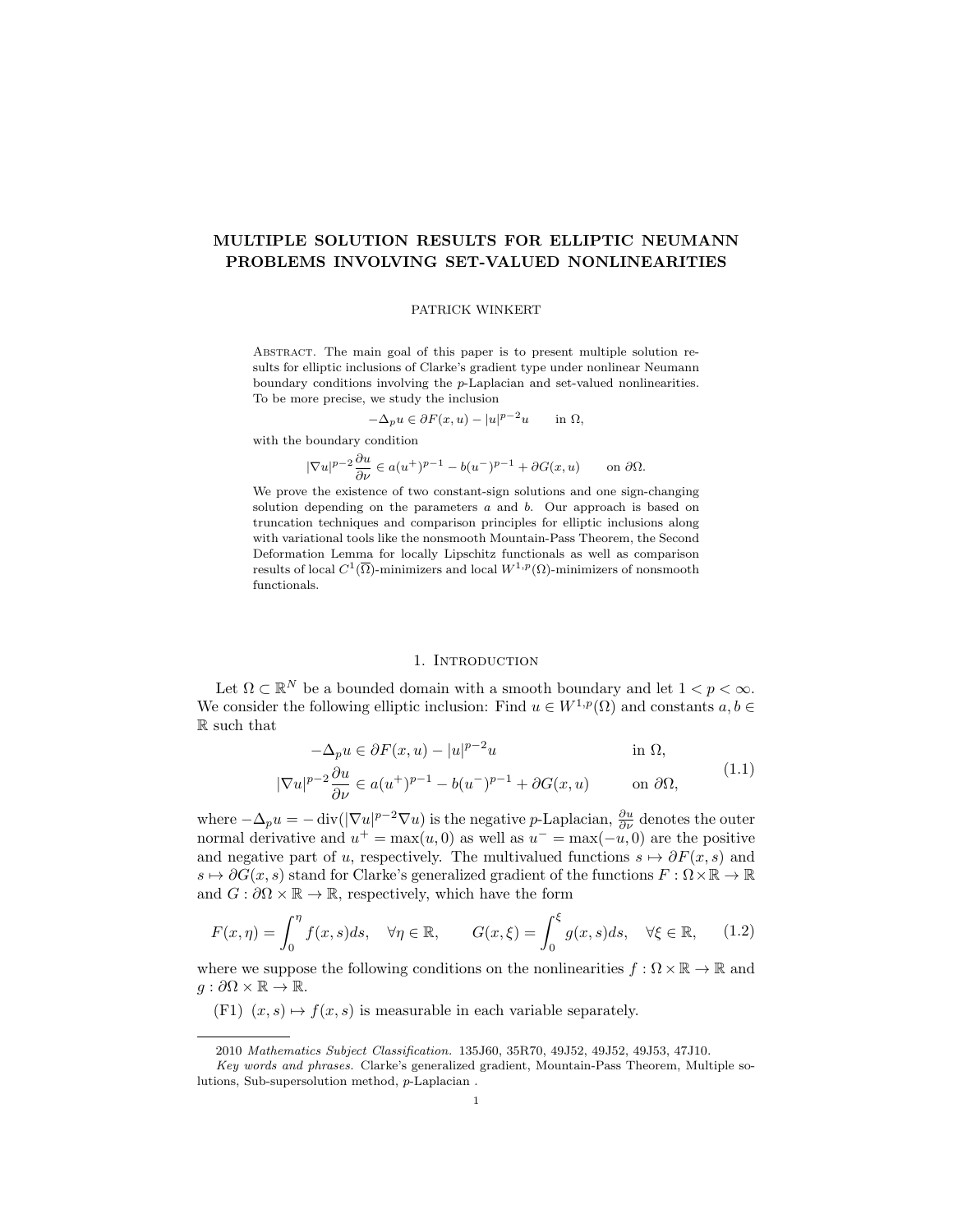(F2) There exist  $c_1 > 0$  and  $q_0 \in [p, p^*)$  such that

$$
|f(x,s)| \le c_1(1+|s|^{q_0-1}),
$$

for a.a.  $x \in \Omega$  and for all  $s \in \mathbb{R}$ , where  $p^*$  is given by

$$
p^* = \begin{cases} \frac{Np}{N-p} & \text{if } p < N, \\ +\infty & \text{if } p \ge N. \end{cases}
$$

- (G1)  $(x, s) \mapsto g(x, s)$  is measurable in each variable separately.
- (G2) There exist  $c_2 > 0$  and  $q_1 \in [p, p_*)$  such that

$$
|g(x,s)| \le c_2(1+|s|^{q_1-1}),
$$

for a.a.  $x \in \partial\Omega$  and for all  $s \in \mathbb{R}$ , where  $p_*$  is given by

$$
p_* = \begin{cases} \frac{(N-1)p}{N-p} & \text{if } p < N, \\ +\infty & \text{if } p \ge N. \end{cases}
$$

Note that for  $u \in W^{1,p}(\Omega)$  defined on the boundary, we make use of the trace operator  $\gamma: W^{1,p}(\Omega) \to L^{q_1}(\partial \Omega)$  with  $p \leq q_1 < p_*$  which is known to be bounded, linear and compact, where  $W^{1,p}(\Omega)$  and  $L^{q_1}(\partial\Omega)$  indicate the usual Sobolev and Lebesgue spaces, respectively. For the sake of simplicity we will drop the notation  $\gamma(u)$  and write u for short. Concerning the assumptions above the functions  $F(x, \cdot)$ :  $\mathbb{R} \to \mathbb{R}$  and  $G(x, \cdot) : \mathbb{R} \to \mathbb{R}$  given in [\(1.2\)](#page-0-0) are well defined and locally Lipschitz. This guarantees that their generalized gradients given in problem [\(1.1\)](#page-0-1) exist. In order to characterize Clarke's generalized gradients  $\partial F(x, \cdot)$  and  $\partial G(x, \cdot)$ , we set

$$
f_1(x, s) := \lim_{\delta \to 0^+} \operatorname{ess} \inf_{|\tau - s| < \delta} f(x, \tau), \quad f_2(x, s) := \lim_{\delta \to 0^+} \operatorname{ess} \sup_{|\tau - s| < \delta} f(x, \tau),
$$
  

$$
g_1(x, t) := \lim_{\delta \to 0^+} \operatorname{ess} \inf_{|\tau - t| < \delta} g(x, \tau), \quad g_2(x, t) := \lim_{\delta \to 0^+} \operatorname{ess} \sup_{|\tau - t| < \delta} g(x, \tau),
$$

for all  $(x, s) \in \Omega \times \mathbb{R}$  and all  $(x, t) \in \partial \Omega \times \mathbb{R}$ , respectively. Using Proposition 1.7 in [\[21\]](#page-17-0) yields the representation

<span id="page-1-1"></span>
$$
\partial F(x,\eta) = [f_1(x,\eta), f_2(x,\eta)], \qquad \partial G(x,\xi) = [g_1(x,\xi), g_2(x,\xi)]. \tag{1.3}
$$

Throughout the paper, we denote by  $q'_0$  and  $q'_1$  the Hölder conjugates to  $q_0$  and  $q_1$ , respectively, meaning that  $1/q_0 + 1/q'_0 = 1$  as well as  $1/q_1 + 1/q'_1 = 1$ .

<span id="page-1-2"></span>**Definition 1.1.** A function  $u \in W^{1,p}(\Omega)$  is said to be a solution of problem [\(1.1\)](#page-0-1) if there exist  $\eta \in L^{q_0'}(\Omega)$  and  $\xi \in L^{q_1'}(\partial \Omega)$  such that

- (i)  $\eta(x) \in \partial F(x, u(x))$  for a.a.  $x \in \Omega$ ,
- (ii)  $\xi(x) \in \partial G(x, u(x))$  for a.a.  $x \in \partial \Omega$ ,
- (iii)  $\int_{\Omega} |\nabla u|^{p-2} \nabla u \cdot \nabla \varphi dx = \int_{\Omega} \left[ \eta |u|^{p-2} u \right] \varphi dx + \int_{\partial \Omega} \left[ a(u^+)^{p-1} b(u^-)^{p-1} \right] \varphi d\sigma$  $+ \int_{\partial \Omega} \xi \varphi d\sigma$ ,  $\forall \varphi \in W^{1,p}(\Omega)$ .

If  $f$  and  $g$  are Carathéodory functions, problem  $(1.1)$  reduces to the single-valued elliptic Neumann boundary value problem

<span id="page-1-0"></span>
$$
-\Delta_p u = f(x, u) - |u|^{p-2}u \qquad \text{in } \Omega,
$$

$$
|\nabla u|^{p-2}\frac{\partial u}{\partial \nu} = a(u^+)^{p-1} - b(u^-)^{p-1} + g(x, u) \qquad \text{on } \partial \Omega.
$$
 (1.4)

With a view to the relation

<span id="page-1-3"></span>
$$
|u|^{p-2}u = |u|^{p-2}(u^+ - u^-) = (u^+)^{p-1} - (u^-)^{p-1},
$$
\n(1.5)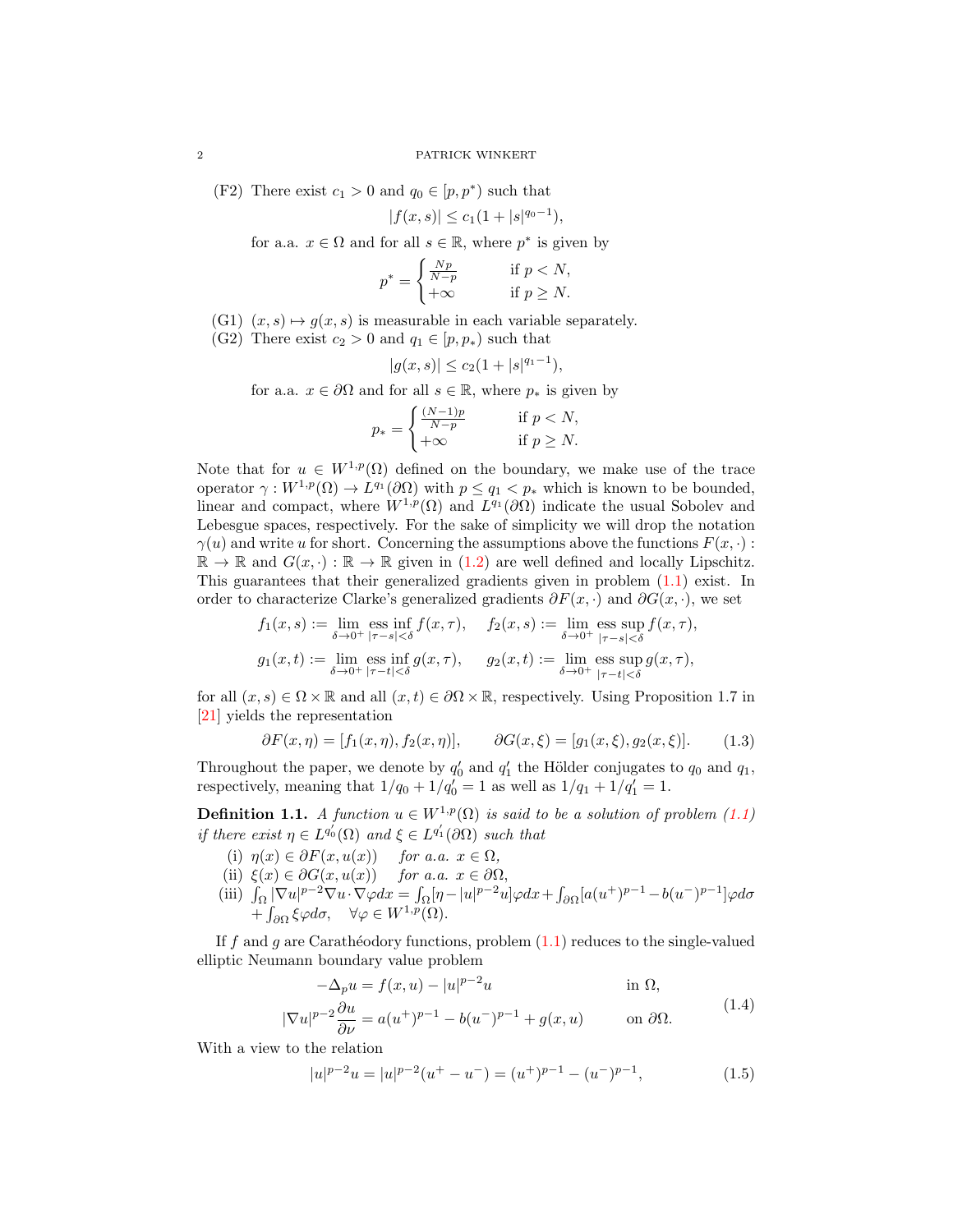we see that in case  $a = b = \lambda$  problem [\(1.4\)](#page-1-0) becomes

<span id="page-2-0"></span>
$$
-\Delta_p u = f(x, u) - |u|^{p-2}u \qquad \text{in } \Omega,
$$
  

$$
|\nabla u|^{p-2} \frac{\partial u}{\partial \nu} = \lambda |u|^{p-2}u + g(x, u) \qquad \text{on } \partial \Omega.
$$
 (1.6)

Multiple solution results for problems of type  $(1.6)$  were obtained by a number of authors, such as e.g. [\[1\]](#page-16-0),

[\[12\]](#page-17-1), [\[13\]](#page-17-2), [\[14\]](#page-17-3), [\[19\]](#page-17-4), [\[28\]](#page-17-5), [\[31\]](#page-18-0). The main purpose of this paper is to provide a detailed multiplicity analysis of the nonsmooth elliptic problem [\(1.1\)](#page-0-1) in dependence of the two parameters  $a$  and  $b$ . A main tool in our considerations is the method of sub- and supersolution. The idea is to construct two pairs of sub-supersolutions of problem  $(1.1)$ , one with positive sign and one with negative sign, with the aid of some auxiliary problems, for example the so-called Steklov eigenvalue problem of the  $p$ -Laplacian. The existence of such pairs provides a positive and a negative solution, respectively, of the inclusion [\(1.1\)](#page-0-1) within these pairs. Afterwards, we show the existence of extremal solutions of  $(1.1)$ , meaning a smallest positive solution  $u_+$  as well as a greatest negative solution  $u_-,$  by using the qualities of the eigenfunctions of the Steklov eigenvalue problem and the  $(S_{+})$ -property of the p-Laplacian on  $W^{1,p}(\Omega)$  (see Theorem 3.1). More details about the Steklov problem will be explained also in this section. In order to find a third nontrivial solution with changing sign, we use some important tools like the nonsmooth Mountain-Pass Theorem or the Second Deformation Lemma for locally Lipschitz functionals.

The main tool is the comparison of local  $C^1(\overline{\Omega})$ -minimizers and local  $W^{1,p}(\Omega)$ minimizers of nonsmooth functionals. Let  $J: W^{1,p}(\Omega) \to \mathbb{R}$  be a nonsmooth functional given in the form

$$
J(u) = \frac{1}{p} \int_{\Omega} |\nabla u|^p dx + \frac{1}{p} \int_{\Omega} |u|^p dx + \int_{\Omega} j_1(x, u) dx + \int_{\partial \Omega} j_2(x, \gamma u) d\sigma
$$

with nonsmooth potentials  $j_1 : \Omega \times \mathbb{R} \to \mathbb{R}$  and  $j_2 : \partial \Omega \times \mathbb{R} \to \mathbb{R}$  which are measurable in the first argument and locally Lipschitz in the second one. Furthermore, growth conditions are also supposed on the elements of their Clarke's gradients similar to the assumptions (F2) and (G2). Then, every local  $C^1(\overline{\Omega})$ -minimizer of the functional J is also a local  $W^{1,p}(\Omega)$ -minimizer of J. This result was recently published by the author in [\[30\]](#page-17-6) and is required to find a sign-changing solution of  $(1.1)$ . The proof of the comparison of local minimizers is mainly based on a boundedness-result for weak solutions of nonlinear elliptic equations with nonhomogeneous Neumann boundary conditions obtained in [\[29\]](#page-17-7) with the aid of the Moser iteration along with continuous embeddings in Besov and Lizorkin-Triebel spaces, respectively. Summarizing, we find a third nontrivial solution  $u_0$  of our inclusion  $(1.1)$  which lies between the smallest positive solution  $u_+$  and the greatest negative solution  $u_$ . Hence, it must be a sign-changing solution if it is unequal to  $u_+$  and u<sup>−</sup>. Indeed, we prove that  $u_0 \neq u_+, u_-\,$  which is stated in Theorem [5.1.](#page-16-1)

Problems of the form [\(1.1\)](#page-0-1) under homogeneous Dirichlet boundary conditions and homogeneous Neumann boundary conditions, respectively, were studied in some recent papers. We refer, for example, to  $\begin{bmatrix} 2, 4, 5, 6 \end{bmatrix}$  $\begin{bmatrix} 2, 4, 5, 6 \end{bmatrix}$  $\begin{bmatrix} 2, 4, 5, 6 \end{bmatrix}$  $\begin{bmatrix} 2, 4, 5, 6 \end{bmatrix}$  $\begin{bmatrix} 2, 4, 5, 6 \end{bmatrix}$  and  $\begin{bmatrix} 15, 24 \end{bmatrix}$ , respectively. A very related reference that contains multivalued problems with a variational treatment is the monograph of Motreanu and R $\tilde{a}$ dulescu in [\[22\]](#page-17-13). Therein, the authors study many different topics, for example critical point theory for nonsmooth functionals, multivalued elliptic problems in variational form as well as hemivariational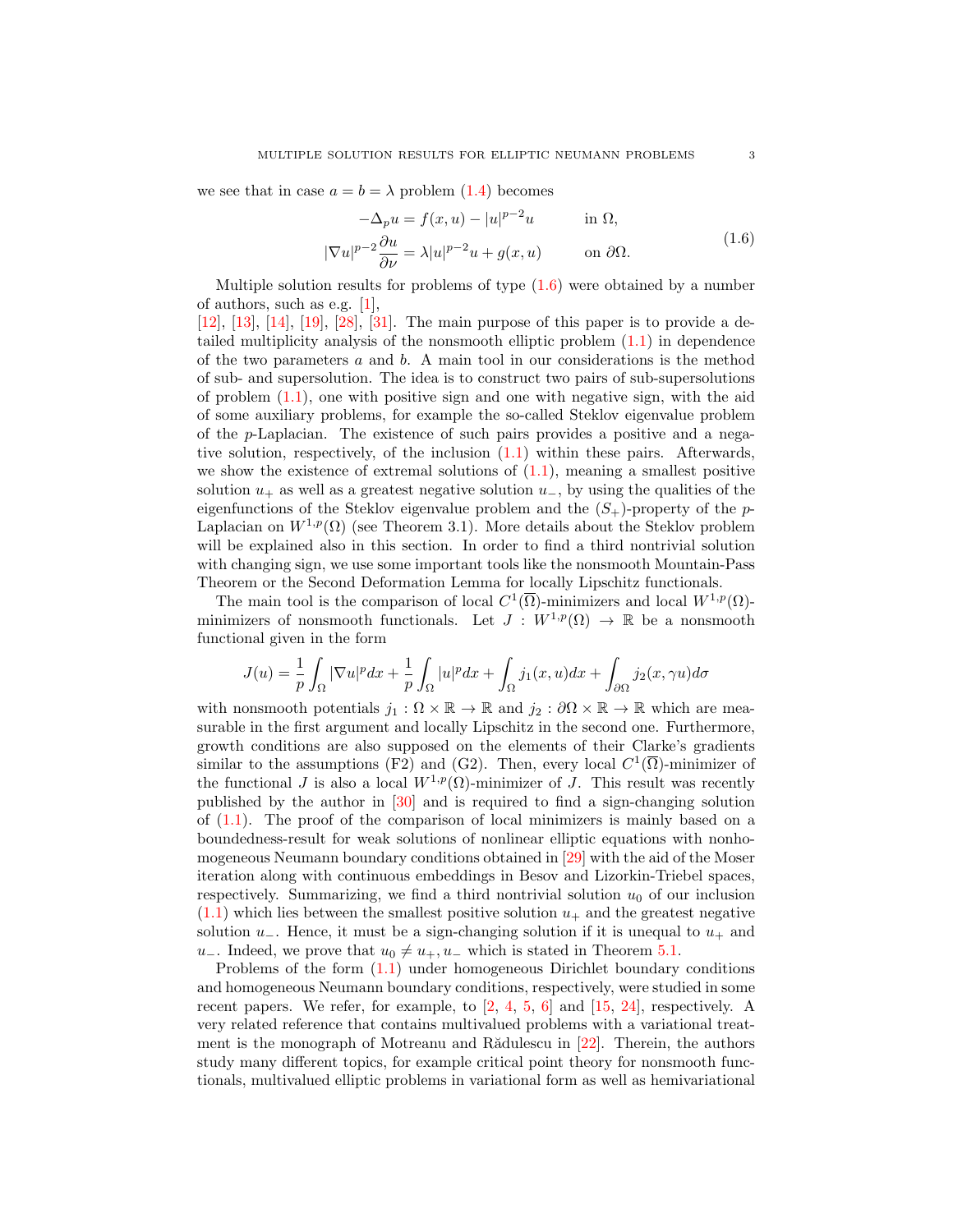#### 4 PATRICK WINKERT

and variational-hemivariational inequalities. Some existence results of (variational- )hemivariational inequalities which are related to differential inclusions of the form  $(1.1)$  can be found in [\[8,](#page-17-14) [23,](#page-17-15) [26\]](#page-17-16) as well.

In order to show our results, we require some additional assumptions given below.

- (F3)  $\lim_{s \to 0} \frac{f(x, s)}{|s|^{p-2} s}$  $\frac{\partial f(x, \theta)}{\partial |s|^{p-2} s} = 0$ , uniformly with respect to a.a.  $x \in \Omega$ .
- $(F4)$   $\lim_{|s| \to +\infty}$  $f(x, s)$  $\frac{\partial f(x, \theta)}{\partial |s|^{p-2}s} = -\infty$ , uniformly with respect to a.a.  $x \in \Omega$ .
- (F5) There exists  $\delta_f > 0$  such that  $\frac{f(x, s)}{|s|^{p-2} s} \ge 0$  for all  $0 < |s| \le \delta_f$  and for a.a.  $x \in \Omega$ .
- (G3)  $\lim_{s \to 0} \frac{g(x, s)}{|s|^{p-2} s}$  $\frac{g(x, \sigma)}{|s|^{p-2}s} = 0$ , uniformly with respect to a.a.  $x \in \partial\Omega$ .
- $(G4)$   $\lim_{|s| \to +\infty}$  $g(x, s)$  $\frac{g(x, \sigma)}{|s|^{p-2}s} = -\infty$ , uniformly with respect to a.a.  $x \in \partial\Omega$ .
- (G5) Let  $u \in W^{1,p}(\Omega)$ . Then every  $\xi \in \partial G(x, u)$  satisfies the condition

$$
|\xi(x_1) - \xi(x_2)| \le L|x_1 - x_2|^{\alpha},
$$

for all  $x_1, x_2$  in  $\partial\Omega$  with  $\alpha \in (0, 1)$ .

**Remark 1.2.** Due to the conditions  $(F3)$  and  $(G3)$  along with the representations [\(1.3\)](#page-1-1), we conclude that  $f_1(x, 0) \le 0 \le f_2(x, 0)$  as well as  $g_1(x, 0) \le 0 \le g_2(x, 0)$ . This quarantees, in particular, that problem  $(1.1)$  possesses the trivial solution  $u = 0$ (cf. Definition [1.1\)](#page-1-2).

**Remark 1.3.** Note that condition (G5) is required to apply the  $C^{1,\alpha}$ -regularity results of Lieberman. This means that every bounded weak solution u of problem  $(1.1)$  belongs to  $C^{1,\alpha}(\overline{\Omega})$  if the assumption  $(G5)$  is satisfied. We refer the reader to [\[17\]](#page-17-17) for more details.

Let us now introduce the definition of a sub- and supersolution of problem  $(1.1)$ .

<span id="page-3-0"></span>**Definition 1.4.** A function  $\overline{u} \in W^{1,p}(\Omega)$  is called a supersolution of problem [\(1.1\)](#page-0-1) if there exist  $\overline{\eta} \in L^{q_0'}(\Omega)$  and  $\overline{\xi} \in L^{q_1'}(\partial \Omega)$  such that

- (i)  $\overline{\eta}(x) \in \partial F(x, \overline{u}(x))$  for a.a.  $x \in \Omega$ ,
- (ii)  $\overline{\xi}(x) \in \partial G(x, \overline{u}(x))$  for a.a.  $x \in \partial \Omega$ ,
- (iii)  $\int_{\Omega} |\nabla \overline{u}|^{p-2} \nabla \overline{u} \cdot \nabla \varphi dx \ge \int_{\Omega} [\overline{\eta} |\overline{u}|^{p-2} \overline{u}] \varphi dx + \int_{\partial \Omega} [a(\overline{u}^+)^{p-1} b(\overline{u}^-)^{p-1}] \varphi d\sigma$  $+\int_{\partial\Omega} \overline{\xi} \varphi d\sigma$ ,  $\forall \varphi \in W^{1,p}(\Omega) \cap L^p(\Omega)$ +.

<span id="page-3-1"></span>**Definition 1.5.** A function  $\underline{u} \in W^{1,p}(\Omega)$  is called a subsolution of problem [\(1.1\)](#page-0-1) if there exist  $\eta \in L^{q_0'}(\Omega)$  and  $\xi \in L^{q_1'}(\partial \Omega)$  such that

- (i)  $\eta(x) \in \partial F(x, \underline{u}(x))$  for a.a.  $x \in \Omega$ ,
- (ii)  $\xi(x) \in \partial G(x, \underline{u}(x))$  for a.a.  $x \in \partial \Omega$ ,
- (iii)  $\int_{\Omega} |\nabla \underline{u}|^{p-2} \nabla \underline{u} \cdot \nabla \varphi dx \leq \int_{\Omega} \left[ \underline{\eta} |\underline{u}|^{p-2} \underline{u} \right] \varphi dx + \int_{\partial \Omega} \left[ a(\underline{u}^+)^{p-1} b(\underline{u}^-)^{p-1} \right] \varphi d\sigma$  $+\int_{\partial\Omega}\underline{\xi}\varphi d\sigma, \quad \forall \varphi \in W^{1,p}(\Omega) \cap L^p(\Omega)_+.$

Next, we give a brief overview of the Fučik spectrum  $\tilde{\Sigma}_p$  for the p-Laplacian with a nonlinear boundary condition. The set  $\widetilde{\Sigma}_p$  is defined by all pairs  $(a, b) \in \mathbb{R} \times \mathbb{R}$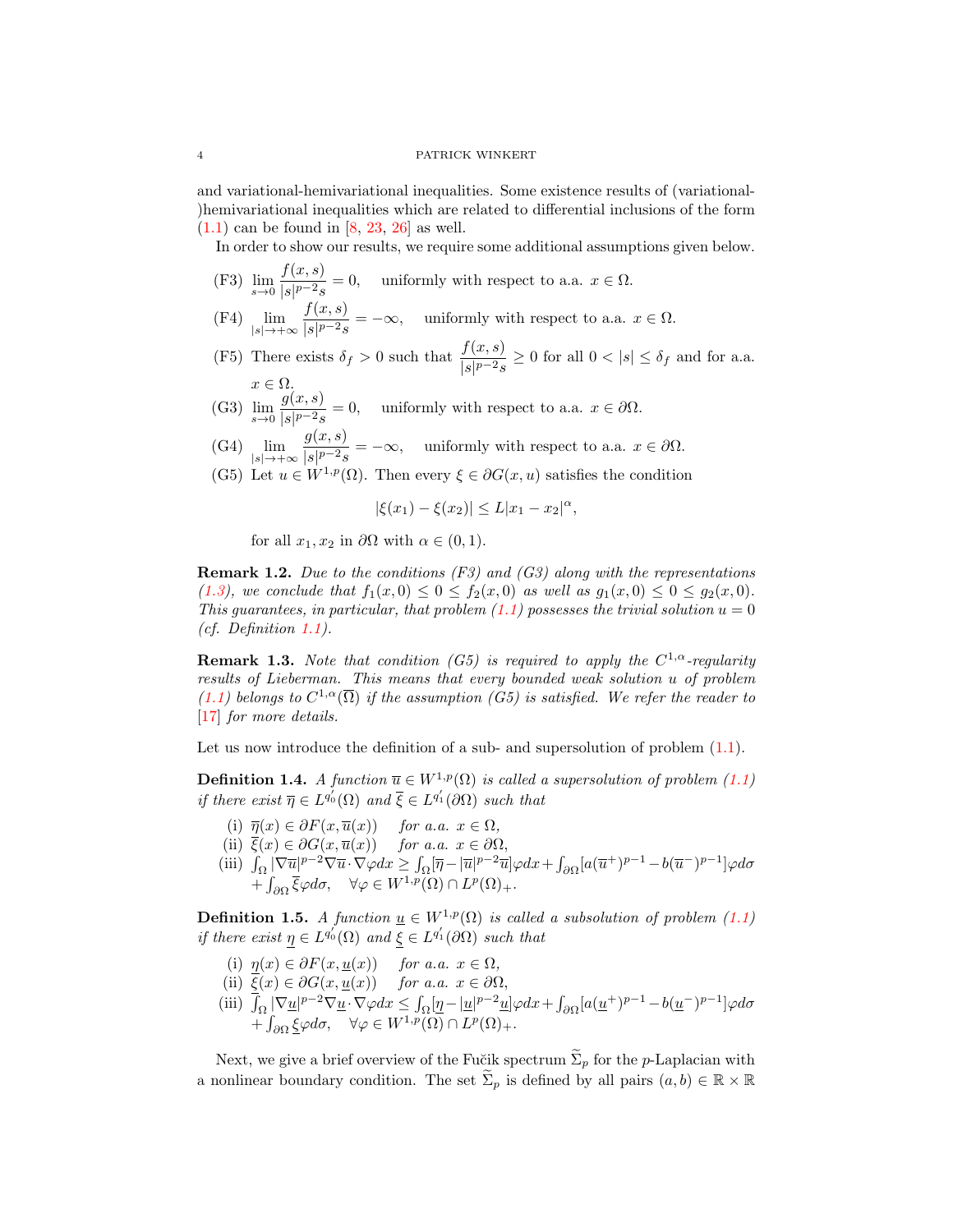such that

$$
-\Delta_p u = -|u|^{p-2}u \qquad \text{in } \Omega,
$$
  

$$
|\nabla u|^{p-2} \frac{\partial u}{\partial \nu} = a(u^+)^{p-1} - b(u^-)^{p-1} \qquad \text{on } \partial\Omega,
$$
 (1.7)

has a nontrivial solution. If  $a = b = \lambda$  problem [\(1.7\)](#page-4-0) reduces to the Steklov eigenvalue problem

<span id="page-4-1"></span><span id="page-4-0"></span>
$$
-\Delta_p u = -|u|^{p-2}u \qquad \text{in } \Omega,
$$
  

$$
|\nabla u|^{p-2} \frac{\partial u}{\partial \nu} = \lambda |u|^{p-2}u \qquad \text{on } \partial \Omega,
$$
 (1.8)

because of relation [\(1.5\)](#page-1-3). It is known that [\(1.8\)](#page-4-1) has a first eigenvalue  $\lambda_1 > 0$ which is isolated and simple. Moreover, its corresponding first eigenfunction  $\varphi_1$ is strictly positive in  $\overline{\Omega}$  (see [\[18\]](#page-17-18)) and belongs to  $L^{\infty}(\Omega)$  (cf. [\[16,](#page-17-19) Lemma 5.6 and Theorem 4.3 or  $[29]$ . The regularity results of Lieberman in  $[17,$  Theorem 2 imply  $\varphi_1 \in C^{1,\alpha}(\overline{\Omega}), \alpha \in (0,1)$ , and hence,  $\varphi_1 \in \text{int}(C^1(\overline{\Omega})_+)$ , where  $\text{int}(C^1(\overline{\Omega})_+)$  denotes the interior of the positive cone  $C^1(\overline{\Omega})_+ = \{u \in C^1(\overline{\Omega}) : u(x) \geq 0, \forall x \in \Omega\}$  in the Banach space  $C^1(\overline{\Omega})$ , given by

$$
int(C^{1}(\overline{\Omega})_{+}) = \left\{ u \in C^{1}(\overline{\Omega}) : u(x) > 0, \forall x \in \overline{\Omega} \right\}.
$$

If  $\lambda$  is an eigenvalue for [\(1.8\)](#page-4-1), then the point  $(\lambda, \lambda)$  belongs to  $\tilde{\Sigma}_p$ . Since the first eigenfunction of [\(1.8\)](#page-4-1) is positive,  $\widetilde{\Sigma}_p$  clearly contains the two lines  $\mathbb{R} \times {\lambda_1}$  and  $\{\lambda_1\} \times \mathbb{R}$ . A first nontrivial curve C in  $\tilde{\Sigma}_p$  through  $(\lambda_2, \lambda_2)$  was constructed and variationally characterized by a mountain-pass procedure by Martínez and Rossi [\[20\]](#page-17-20) which implies the existence of a continuous path in  $\{u \in W^{1,p}(\Omega) : I^{(a,b)}(u)$  $0, ||u||_{L^p(\partial\Omega)} = 1$  joining  $-\varphi_1$  and  $\varphi_1$  provided  $(a, b)$  is above the curve C. The functional  $I^{(a,b)}$  on  $W^{1,p}(\Omega)$  is given by

$$
I^{(a,b)}(u) = \int_{\Omega} \Big( |\nabla u|^p + |u|^p \Big) dx - \int_{\partial \Omega} \Big( a(u^+)^p + b(u^-)^p \Big) d\sigma.
$$

The existence of a sign-changing solution of problem  $(1.1)$  needs an additional assumption on the constants a and b in the following way.

(H) The pair  $(a, b) \in \mathbb{R} \times \mathbb{R}$  lies above the first nontrivial curve C of the Fučik spectrum constructed in [\[20\]](#page-17-20).

As demonstrated in [\[28\]](#page-17-5), the elliptic equation

<span id="page-4-2"></span>
$$
-\Delta_p u = -\varsigma |u|^{p-2}u + 1 \qquad \text{in } \Omega,
$$
  

$$
|\nabla u|^{p-2} \frac{\partial u}{\partial \nu} = 1 \qquad \text{on } \partial \Omega,
$$
 (1.9)

has a unique weak solution  $e \in \text{int}(C^1(\overline{\Omega})_+)$  where  $\varsigma > 1$  is a constant. We will use the function  $e$  to construct sub- and supersolutions of problem  $(1.1)$ .

Let us recall some basic facts from nonsmooth analysis. We denote by  $(X, \|\cdot\|)$  a real Banach space and by  $X^*$  its dual space. By  $\langle \cdot, \cdot \rangle$  we mean the duality pairing between X and X<sup>\*</sup>. Let  $J: X \to \mathbb{R}$  be a locally Lipschitz functional. Clarke's generalized directional derivative of J at u in the direction  $v \in X$  is defined by

$$
J^{o}(u; v) = \limsup_{x \to u, t \downarrow 0} \frac{J(x + tv) - J(x)}{t},
$$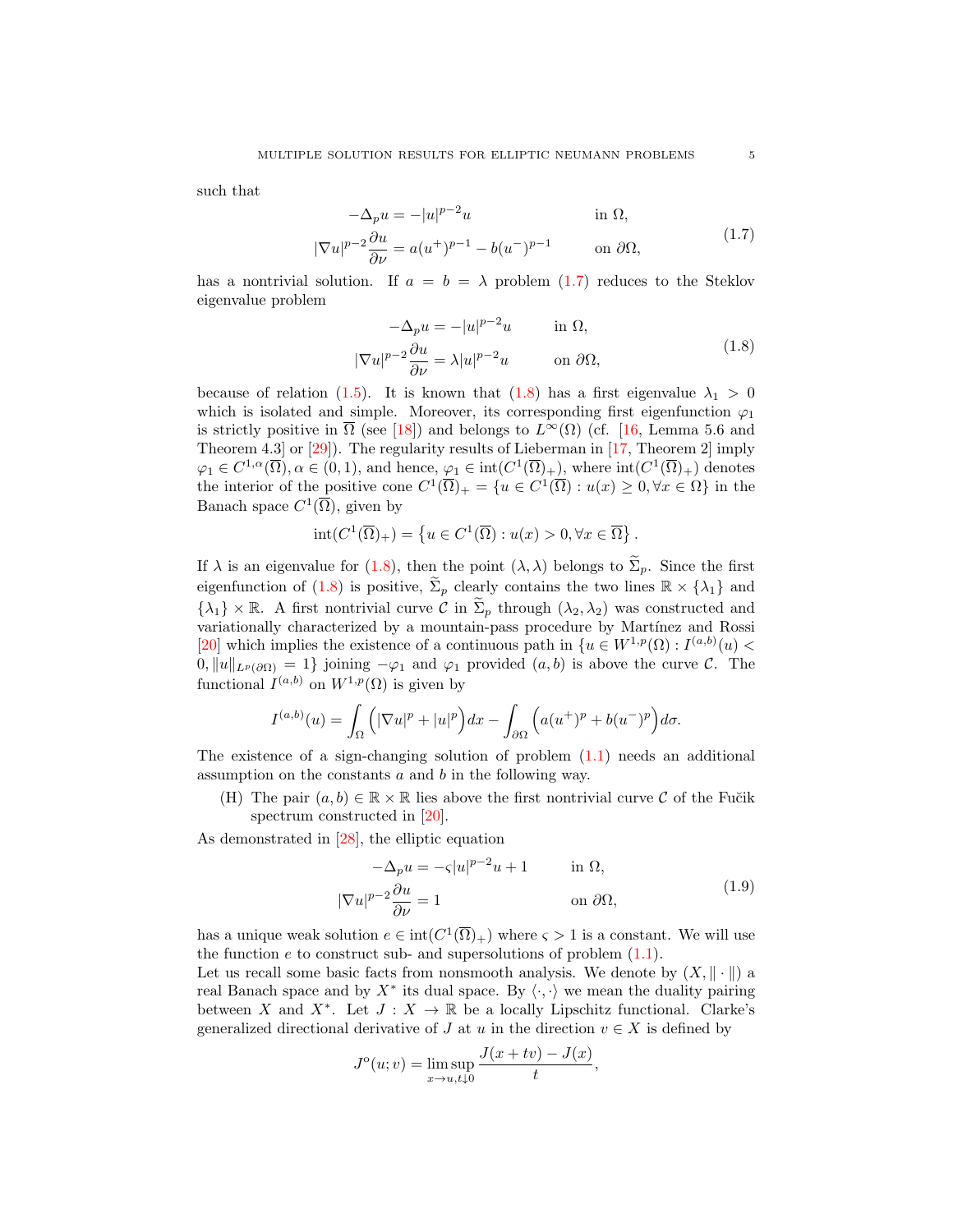where  $v \mapsto J^{\circ}(u; v)$  is finite, convex, positively homogeneous, subadditive on X and satisfies the estimate  $|J^{\circ}(u; v)| \leq K ||u||$ , where  $K > 0$  is the Lipschitz constant of J near the point  $u \in X$  (see [\[10,](#page-17-21) Chapter 2]). Then, Clarke's generalized gradient of  $J$  at  $u \in X$  is defined by

$$
\partial J(u) = \{ \xi \in X^* : J^{\circ}(u; v) \ge \langle \xi, v \rangle, \forall v \in X \}.
$$

By means of [\[10\]](#page-17-21), it is known that  $\partial J(u)$  is a convex, weak<sup>\*</sup>-compact subset of  $X^*$ with  $\|\xi\|_{X^*} \leq K$  for all  $\xi \in \partial J(u)$ . Furthermore, it holds

$$
J^{\circ}(u; v) = \max\{\langle \xi, v \rangle : \xi \in \partial J(u)\}, \quad v \in X.
$$

From [\[10,](#page-17-21) Proposition 2.1.2] we also know that  $\partial J(u)$  is nonempty. Hence, it makes sense to set

$$
m_J(u) := \min\{\|\xi\|_{X^*} : \xi \in \partial J(u)\}.
$$

We say that  $u \in X$  is a critical point of J if  $0 \in \partial J(u)$  which is equivalent to  $J^{\circ}(u; v) \geq 0$  for all  $v \in X$ . It is clear that each local minimizer or maximizer of J is a critical point. Let us recall the nonsmooth version of the Palais-Smale condition  $(cf. [9]).$  $(cf. [9]).$  $(cf. [9]).$ 

<span id="page-5-1"></span>**Definition 1.6** (Palais-Smale condition). Let X be real Banach space and let  $J$ :  $X \rightarrow R$  be a locally Lipschitz functional. We say that J fulfills the Palais-Smale condition if any sequence  $(u_n)$  with  $(J(u_n))$  is bounded and  $\lim_{n\to\infty} m_J(u_n) = 0$ has a convergent subsequence.

The nonsmooth Mountain-Pass Theorem due to Chang is stated as follows (see [\[9,](#page-17-22) Theorem 3.4]).

<span id="page-5-2"></span>**Theorem 1.7** (Mountain-Pass Theorem). Let X be a reflexive real Banach space and let  $J: X \to \mathbb{R}$  be a locally Lipschitz functional satisfying the Palais-Smale condition. If there exist  $x_0, x_1 \in X$  and a constant  $r > 0$  such that  $||x_1 - x_0|| > r$ and  $\max\{J(x_0), J(x_1)\}$  <  $\inf_{x \in \partial B_r(x_0)} J(x)$ , then J has a critical point  $u_0 \in X$ such that

$$
\inf_{x \in \partial B_r(x_0)} J(x) \le J(u_0) = \inf_{\pi \in \Pi} \max_{t \in [0,1]} J(\pi(t)),
$$

where  $\Pi = \{\pi \in C([0,1], X) : \pi(0) = x_0, \pi(1) = x_1\}$  and  $\partial B_r(x_0) = \{u \in X :$  $||u - x_0|| = r$ .

Now, we want to recall some existence and comparison results involving the method of sub- and supersolutions apply on problem  $(1.1)$ . We have the following results.

<span id="page-5-0"></span>**Theorem 1.8.** Let the hypotheses (F1)–(F2) and (G1)–(G2) be fulfilled and assume the existence of a subsolution  $\underline{u}$  and a supersolution  $\overline{u}$  of problem [\(1.1\)](#page-0-1) satisfying  $u \leq \overline{u}$ . Then there exists a solution u of [\(1.1\)](#page-0-1) with  $u \leq u \leq \overline{u}$ .

The proof of the theorem above was recently published in [\[7\]](#page-17-23). Let  $S$  denote the set of all solutions of [\(1.1\)](#page-0-1) within the ordered interval  $[\underline{u}, \overline{u}]$  which is nonempty due to Theorem [1.8.](#page-5-0) A solution  $u_* \in \mathcal{S}$  is said to be the smallest solution of  $\mathcal{S}$  if for any element  $u \in \mathcal{S}$  the inequality  $u_* \leq u$  holds. Likewise,  $u^* \in \mathcal{S}$  is called the greatest solution of S if  $u \leq u^*$  holds for all  $u \in S$ . We say S possesses extremal solutions if  $S$  has a smallest and greatest solution.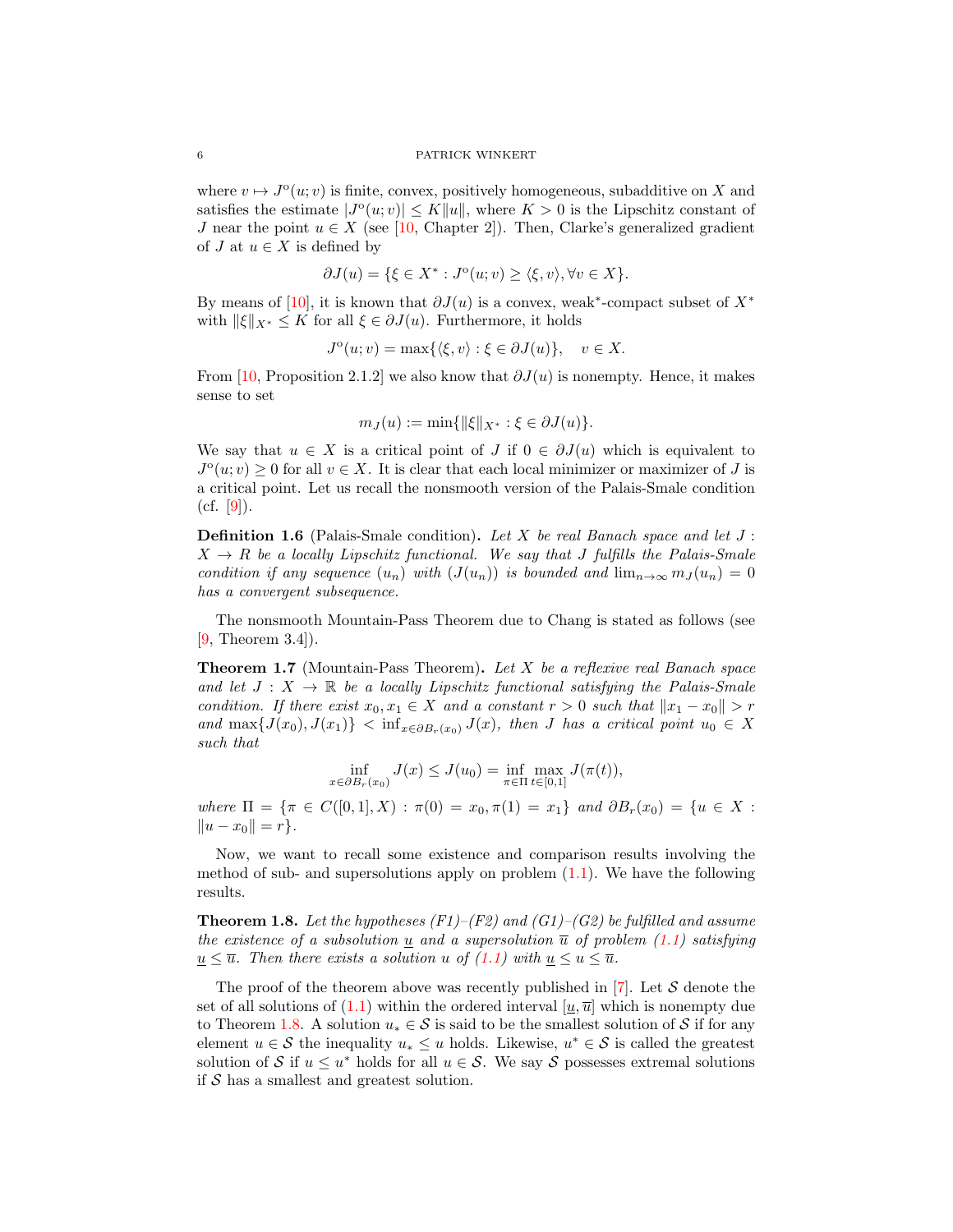<span id="page-6-0"></span>**Theorem 1.9.** Let hypotheses  $(F1)$ – $(F2)$  and  $(G1)$ – $(G2)$  be satisfied and assume the existence of a subsolution <u>u</u> and a supersolution  $\overline{u}$  of [\(1.1\)](#page-0-1) such that  $u \leq \overline{u}$ . Then there exist extremal solutions of  $(1.1)$  within  $[\underline{u}, \overline{u}]$ .

The proof of Theorem [1.9](#page-6-0) can be done as in [\[3\]](#page-16-3). Note that the one-sided growth condition on Clarke's generalized gradient, which is required in [\[3\]](#page-16-3), is not needed in the proof of the existence of extremal solutions.

### 2. Existence of sub- and supersolutions

In this section we prove the existence of some sub- and supersolutions of problem [\(1.1\)](#page-0-1) according to Definition [1.4](#page-3-0) and [1.5.](#page-3-1) Let  $e \in \text{int}(C^1(\overline{\Omega})_+)$  be the unique solution of the auxiliary problem  $(1.9)$ . Then we have the following.

<span id="page-6-3"></span>**Lemma 2.1.** Let the conditions (F1)–(F5) and (G1)–(G5) be satisfied. If  $a > \lambda_1$ , then there exists a constant  $\vartheta_a > 0$  such that for any  $b \in \mathbb{R}$  the function  $\vartheta_a e$  is a positive supersolution of problem [\(1.1\)](#page-0-1).

*Proof.* We put  $a > \lambda_1$  and set  $\overline{u} = \vartheta_a e$  with a positive constant  $\vartheta_a$  to be specified. The weak formulation of the Neumann problem [\(1.9\)](#page-4-2) reads as

$$
\begin{split} &\int_{\Omega} |\nabla(\vartheta_a e)|^{p-2} \nabla(\vartheta_a e) \cdot \nabla \varphi dx \\ &= -\varsigma \int_{\Omega} (\vartheta_a e)^{p-1} \varphi dx + \int_{\Omega} (\vartheta_a)^{p-1} \varphi dx + \int_{\partial \Omega} (\vartheta_a)^{p-1} \varphi d\sigma, \quad \forall \varphi \in W^{1,p}(\Omega). \end{split}
$$

Combining the equation above with Definition [1.4](#page-3-0) yields a sufficient condition for  $u = \vartheta_a e$  to be a supersolution of problem [\(1.1\)](#page-0-1). We have to show that

$$
\int_{\Omega} (\vartheta_a^{p-1} + (1 - \varsigma)(\vartheta_a e)^{p-1} - \overline{\eta}) \varphi dx \n+ \int_{\partial \Omega} (\vartheta_a^{p-1} - a(\vartheta_a e)^{p-1} - \overline{\xi}) \varphi d\sigma \ge 0, \quad \forall \varphi \in W^{1,p}(\Omega) \cap L^p(\Omega)_+,
$$
\n(2.1)

holds true, where  $\overline{\eta} \in L^{q_0'}(\Omega)$  and  $\overline{\eta}(x) \in \partial F(x, \vartheta_a e(x))$  for a.a.  $x \in \Omega$  as well as  $\overline{\xi} \in L^{q'_1}(\partial \Omega)$  and  $\overline{\xi}(x) \in \partial G(x, \vartheta_a e(x))$  for a.a.  $x \in \partial \Omega$ . Note that  $\varsigma > 1$ . The hypothesis (F4) provides a constant  $s<sub>s</sub> > 0$  such that

<span id="page-6-2"></span>
$$
\frac{f(x,s)}{s^{p-1}} < 1 - \varsigma, \quad \text{ for a.a. } x \in \Omega \text{ and all } s > s_{\varsigma},
$$

and by (F2) we get

$$
|-f(x,s)+(1-\varsigma)s^{p-1}| \le |f(x,s)|+(s+1)s^{p-1} \le c_{\varsigma},
$$

for a.a.  $x \in \Omega$  and all  $s \in [0, s_{\varsigma}]$ . This leads to

<span id="page-6-1"></span>
$$
f(x, s) \le (1 - \varsigma)s^{p-1} + c_{\varsigma}
$$
, for a.a.  $x \in \Omega$  and all  $s \ge 0$ ,

and due to the definition of  $f_1$  we finally obtain

$$
f_1(x,s) \le (1-\varsigma)s^{p-1} + c_{\varsigma}, \quad \text{ for a.a. } x \in \Omega \text{ and all } s \ge 0.
$$
 (2.2)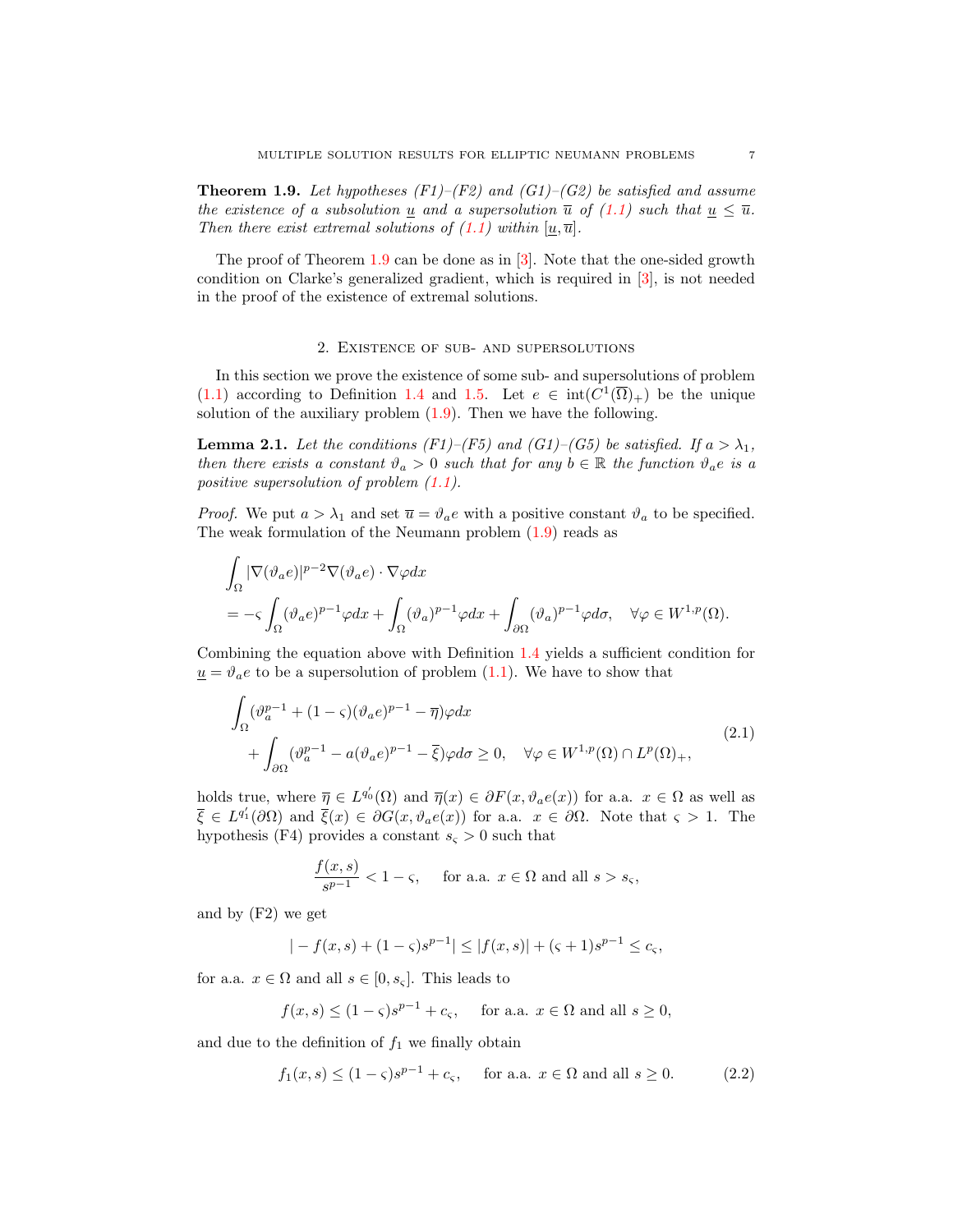Setting  $\overline{\eta}(x) = f_1(x, \vartheta_a e(x))$  as well as  $\vartheta_a \geq c_s^{\frac{1}{p-1}}$  and applying [\(2.2\)](#page-6-1) to the first integral in [\(2.1\)](#page-6-2) yields

$$
\int_{\Omega} (\vartheta_a^{p-1} + (1 - \varsigma)(\vartheta_a e)^{p-1} - f_1(x, \vartheta_a e(x)))\varphi dx
$$
  
\n
$$
\geq \int_{\Omega} (\vartheta_a^{p-1} + (1 - \varsigma)(\vartheta_a e)^{p-1} + (\varsigma - 1)(\vartheta_a e)^{p-1} - c_{\varsigma})\varphi dx
$$
  
\n
$$
\geq 0.
$$

Let us now study the second term in [\(2.1\)](#page-6-2). Since  $a > \lambda_1 > 0$  there exists a constant  $s_a > 0$  due to condition (G4) such that

$$
\frac{g(x,s)}{s^{p-1}} < -a, \quad \text{ for a.a. } x \in \partial\Omega \text{ and all } s > s_a.
$$

The assumption (G2) ensures the existence of a constant  $c_a > 0$  such that

$$
|-g(x,s) - as^{p-1}| \le |g(x,s)| + as^{p-1} \le c_a,
$$

for a.a.  $x \in \partial\Omega$  and all  $s \in [0, s_a]$  which results in

$$
g(x, s) \le -as^{p-1} + c_a
$$
, for a.a.  $x \in \partial\Omega$  and all  $s \ge 0$ ,

and hence,

$$
g_1(x, s) \le -as^{p-1} + c_a
$$
, for a.a.  $x \in \partial\Omega$  and all  $s \ge 0$ .

We put  $\overline{\xi}(x) = g_1(x, \vartheta_a e(x))$  and  $\vartheta_a \geq c_a^{\frac{1}{p-1}}$ . One gets

$$
\int_{\partial\Omega} (\vartheta_a^{p-1} - a(\vartheta_a e)^{p-1} - g_1(x, \vartheta_a e))\varphi d\sigma
$$
  
\n
$$
\geq \int_{\partial\Omega} (\vartheta_a^{p-1} - a(\vartheta_a e)^{p-1} + a(\vartheta_a e)^{p-1} - c_a)\varphi d\sigma \geq 0.
$$

If  $\vartheta_a \geq \max(c_{\varsigma}^{\frac{1}{p-1}}, c_a^{\frac{1}{p-1}})$ , then  $\overline{u} = \vartheta_a e$  is, in fact, a positive supersolution of problem  $(1.1)$ .

The next lemma can be proven very similarly.

<span id="page-7-0"></span>**Lemma 2.2.** Let the assumptions (F1)–(F5) and (G1)–(G5) be satisfied. If  $b > \lambda_1$ , then there exists a constant  $\vartheta_b > 0$  such that for any  $a \in \mathbb{R}$  the function  $-\vartheta_b e$  is a negative subsolution of problem  $(1.1)$ .

Let  $\lambda_1 > 0$  be the first eigenvalue of the Steklov eigenvalue problem and let  $\varphi_1 \in \text{int}(C^1(\overline{\Omega})_+)$  be its corresponding first eigenfunction. The next result shows that constant multipliers of  $\varphi_1$  may be sub- and supersolution of problem [\(1.1\)](#page-0-1).

<span id="page-7-1"></span>**Lemma 2.3.** Assume (F1)–(F5) and (G1)–(G5). If  $a > \lambda_1$ , then for  $\varepsilon > 0$ sufficiently small and any  $b \in \mathbb{R}$  the function  $\varepsilon \varphi_1$  is a positive subsolution of problem [\(1.1\)](#page-0-1). If  $b > \lambda_1$ , then for  $\varepsilon > 0$  sufficiently small and any  $a \in \mathbb{R}$  the function  $-\varepsilon \varphi_1$ is a negative supersolution of problem  $(1.1)$ .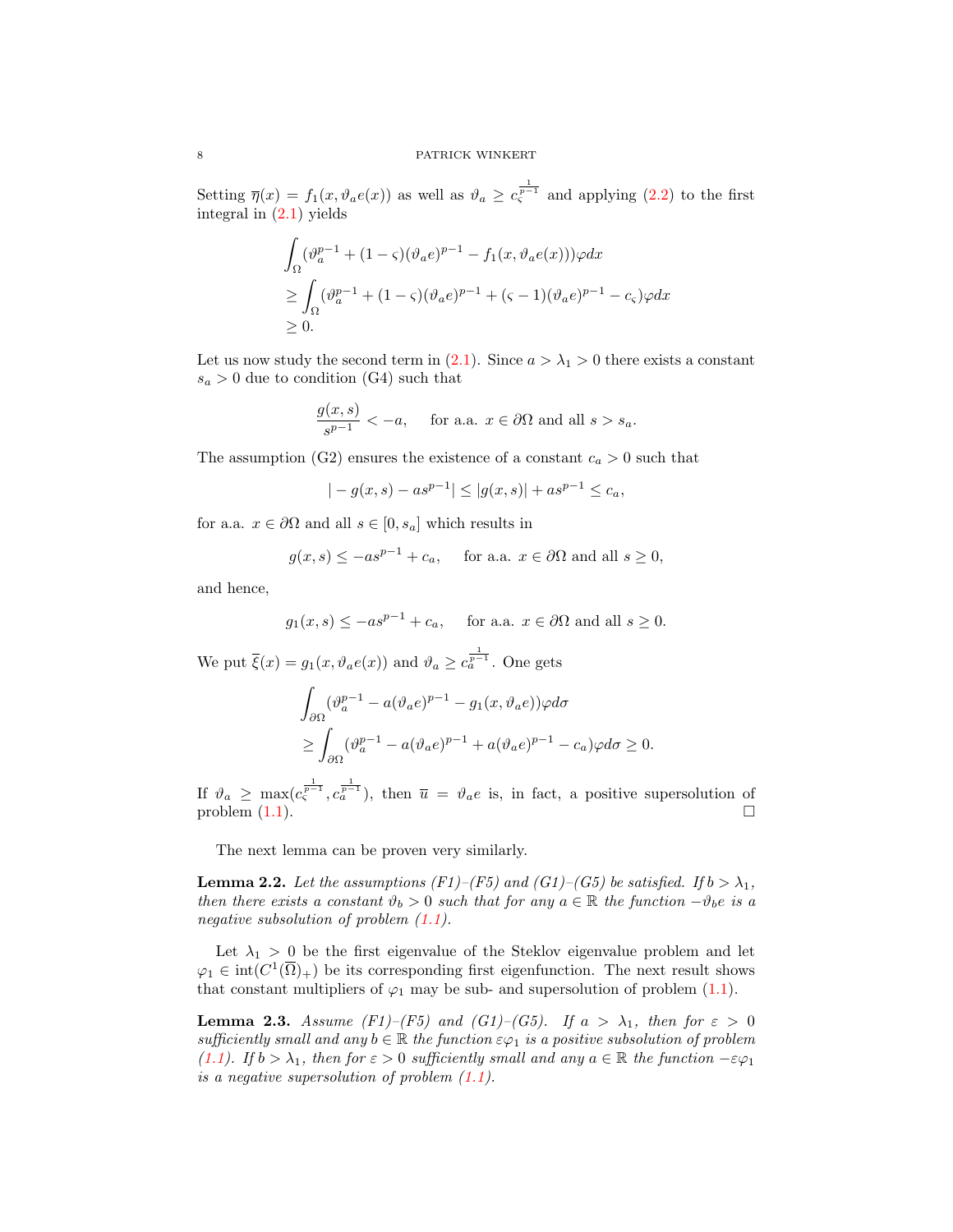*Proof.* Let  $a > \lambda_1$  and let  $\underline{u} = \varepsilon \varphi_1$ . From the Steklov eigenvalue problem [\(1.8\)](#page-4-1) we conclude

$$
\int_{\Omega} |\nabla(\varepsilon \varphi_1)|^{p-2} \nabla(\varepsilon \varphi_1) \cdot \nabla \varphi dx
$$
\n
$$
= -\int_{\Omega} (\varepsilon \varphi_1)^{p-1} \varphi dx + \int_{\partial \Omega} \lambda_1 (\varepsilon \varphi_1)^{p-1} \varphi d\sigma, \quad \forall \varphi \in W^{1,p}(\Omega).
$$
\n(2.3)

Taking into account [\(2.3\)](#page-8-0), a sufficient condition for  $\underline{u} = \varepsilon \varphi_1$  to be a positive subsolution is

<span id="page-8-1"></span><span id="page-8-0"></span>
$$
\int_{\Omega} -\underline{\eta}\varphi dx + \int_{\partial\Omega} ((\lambda_1 - a)(\varepsilon\varphi_1)^{p-1} - \underline{\xi})\varphi d\sigma \le 0,
$$
\n(2.4)

with  $\eta \in L^{q'_0}(\Omega)$  and  $\eta(x) \in \partial F(x, \varepsilon \varphi_1(x))$  for a.a.  $x \in \Omega$  as well as  $\xi \in L^{q'_1}(\partial \Omega)$  and  $\xi(x) \in \partial G(x, \varepsilon \varphi_1(x))$  for a.a.  $x \in \partial \Omega$ . Let us prove inequality  $(2.4)$ . Concerning condition  $(F5)$  we see at once that the first integral in  $(2.4)$  is negative. Setting  $\eta(x) = f_2(x, \varepsilon \varphi_1(x))$  and  $\varepsilon \in (0, \delta_f / ||\varphi_1||_{\infty}]$  leads to

$$
\int_{\Omega} -\underline{\eta}\varphi dx = -\int_{\Omega} \frac{f_2(x,\varepsilon\varphi_1)}{(\varepsilon\varphi_1)^{p-1}} (\varepsilon\varphi_1)^{p-1} \varphi dx \leq -\int_{\Omega} \frac{f(x,\varepsilon\varphi_1)}{(\varepsilon\varphi_1)^{p-1}} (\varepsilon\varphi_1)^{p-1} \varphi dx \leq 0,
$$

where  $\|\cdot\|_{\infty}$  denotes the usual supremum norm. In order to estimate the second integral in [\(2.4\)](#page-8-1) we may apply the assumption (G3) which ensures the existence of a number  $\delta_a > 0$  such that

$$
\frac{|g(x,s)|}{|s|^{p-1}} < a - \lambda_1, \quad \text{for a.a. } x \in \partial\Omega \text{ and all } 0 < |s| \le \delta_a.
$$

Let  $\varepsilon \in (0, \frac{\delta_a}{\|\varphi_1\|_{\infty}}]$  and let  $\underline{\xi}(x) = g_2(x, \varepsilon \varphi_1(x))$  which implies that  $-\underline{\xi}(x) \leq$  $-g(x, \varepsilon\varphi_1)$ . Then it holds

$$
\int_{\partial\Omega} ((\lambda_1 - a)(\varepsilon\varphi_1)^{p-1} - \underline{\xi})\varphi d\sigma \le \int_{\partial\Omega} ((\lambda_1 - a)(\varepsilon\varphi_1)^{p-1} + |g(x,\varepsilon\varphi_1)|)\varphi d\sigma
$$
\n
$$
= \int_{\partial\Omega} \left(\lambda_1 - a + \frac{|g(x,\varepsilon\varphi)|}{(\varepsilon\varphi_1)^{p-1}}\right) (\varepsilon\varphi_1)^{p-1}\varphi d\sigma
$$
\n
$$
\le \int_{\partial\Omega} (\lambda_1 - a + a - \lambda_1)(\varepsilon\varphi_1)^{p-1}\varphi d\sigma
$$
\n
$$
= 0.
$$

Finally, we select  $\varepsilon > 0$  such that  $0 < \varepsilon \le \min{\{\delta_f / ||\varphi_1||_{\infty}, \delta_a / ||\varphi_1||_{\infty}\}}$  which yields that both integrals in [\(2.4\)](#page-8-1) are nonpositive and hence,  $u = \varepsilon \varphi_1$  is a positive subsolution of problem  $(1.1)$ . The proof of the existence of a negative supersolution  $\underline{u} = -\varepsilon \varphi_1$  acts in the same way and is dropped now.  $\square$ 

To sum up, we proved the existence of two sub- and two supersolutions of problem [\(1.1\)](#page-0-1). If we choose  $\varepsilon > 0$  sufficiently small, we get  $\underline{u}_1 = \varepsilon \varphi_1 \leq \vartheta_a e = \overline{u}_1$  and  $\underline{u}_2 = -\vartheta_b e \leq -\varepsilon \varphi_1 = \overline{u}_2$  which means that we have two ordered pairs of sub- and supersolution namely  $[\underline{u}_1, \overline{u}_1]$  and  $[\underline{u}_2, \overline{u}_2]$ , respectively. The next result gives an answer about the regularity of weak solutions of problem  $(1.1)$ .

<span id="page-8-2"></span>**Lemma 2.4.** Let the conditions  $(F1)$ – $(F5)$  and  $(G1)$ – $(G5)$  be satisfied and let  $a, b > \lambda_1$ . If  $u \in [0, \vartheta_{\alpha}e]$  (respectively,  $u \in [-\vartheta_{\alpha}e, 0]$ ) is a solution of problem  $(1.1)$  which is not identically zero in  $\Omega$ , then it holds  $u \in \text{int}(C^1(\overline{\Omega})_+)$  (respectively,  $u \in -\mathrm{int}(C^1(\overline{\Omega})_+)).$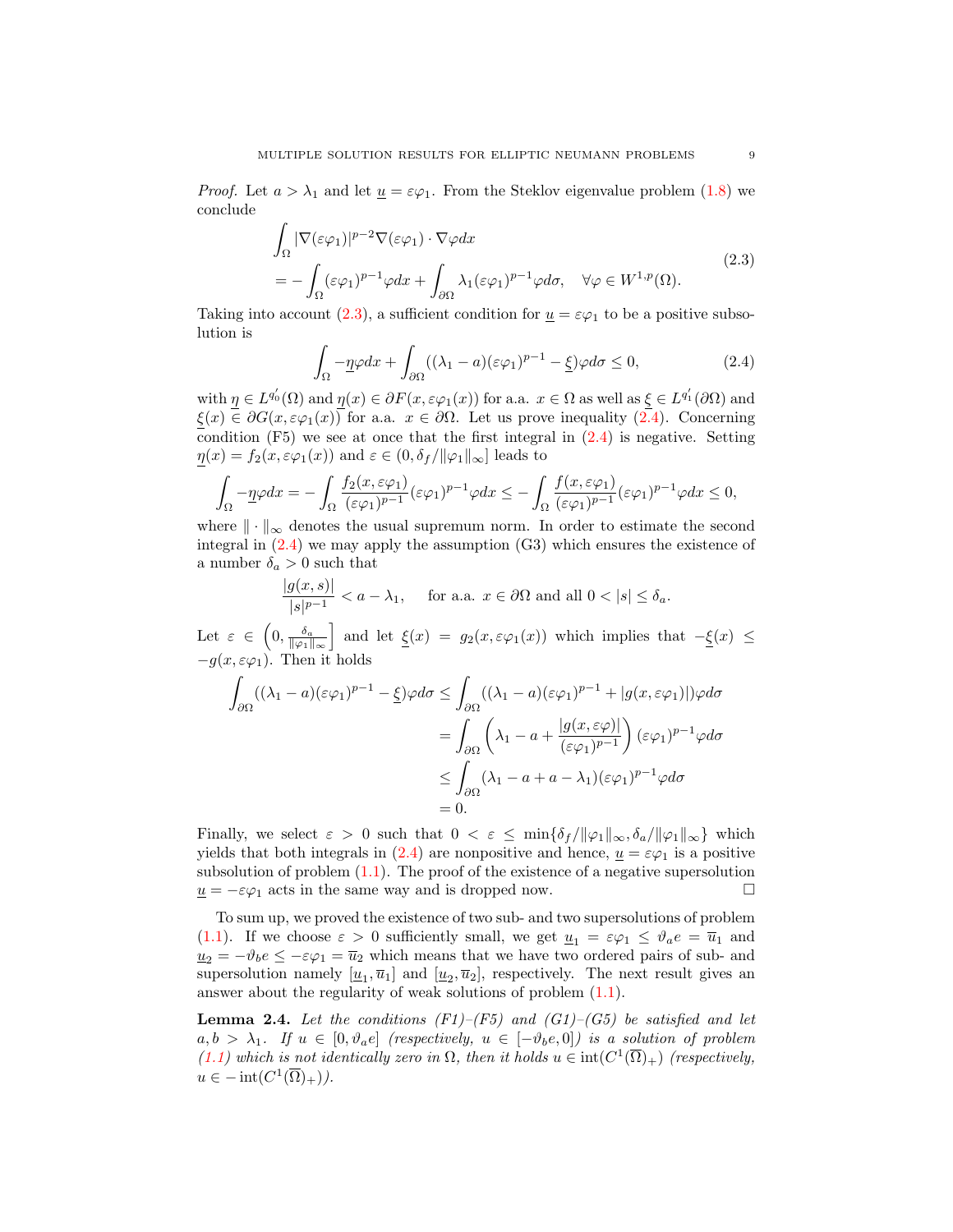*Proof.* Let  $u \in [0, \vartheta_a e]$  be a solution of problem  $(1.1)$  satisfying  $u \not\equiv 0$ . Then we directly obtain the boundedness of u meaning  $u \in L^{\infty}(\Omega)$ . Applying the results of Lieberman in [\[17,](#page-17-17) Theorem 2] guarantees that  $u \in C^{1,\alpha}(\overline{\Omega})$  with  $\alpha \in (0,1)$ . By the assumptions (F2) and (F3) as well as (G2) and (G3), we find constants  $c_f, c_g > 0$ such that

$$
|f(x,s)| \le c_f s^{p-1}, \quad \text{for a.a. } x \in \Omega \text{ and all } 0 \le s \le \vartheta_a \|e\|_{\infty},
$$
  

$$
|g(x,s)| \le c_g s^{p-1}, \quad \text{for a.a. } x \in \partial\Omega \text{ and all } 0 \le s \le \vartheta_a \|e\|_{\infty}.
$$
 (2.5)

Applying  $(2.5)$  to  $(1.1)$  implies

<span id="page-9-0"></span>
$$
\Delta_p u \le (1 + c_f)u^{p-1} \quad \text{a.e. in } \Omega.
$$

Then, we set  $\beta(s) = (1+c_f)s^{p-1}$  for all  $s > 0$  and note that  $\int_{0^+} 1/(s\beta(s))^{\frac{1}{p}}ds =$  $+\infty$ . Hence, the assumptions of Vázquez's strong maximum principle (cf. [\[25\]](#page-17-24)) are satisfied and we obtain  $u > 0$  in  $\Omega$ . In order to prove that u is strictly positive in the closure of  $\Omega$ , we suppose there exists  $x_0 \in \partial \Omega$  such that  $u(x_0) = 0$ . Applying again the maximum principle yields  $\frac{\partial u}{\partial \nu}(x_0) < 0$ . However, we know that  $0 \in$  $\partial G(x_0, u(x_0)) = \partial G(x_0, 0)$  which leads to a contradiction in view of problem [\(1.1\)](#page-0-1) because in this case we have  $\frac{\partial u}{\partial \nu}(x_0) = 0$ . Therefore, it holds  $u > 0$  in  $\overline{\Omega}$  which implies  $u \in \text{int}(C^1(\overline{\Omega})_+)$ . The case  $u \in [-\vartheta_b e, 0]$  can be shown by using similar  $arguments.$ 

# 3. Extremal constant-sign solutions

One of our main results about the existence of constant-sign solutions of [\(1.1\)](#page-0-1) reads as follows.

<span id="page-9-2"></span>**Theorem 3.1.** Let the conditions  $(F1)$ – $(F5)$  and  $(G1)$ – $(G5)$  be satisfied. For every  $a > \lambda_1$  and  $b \in \mathbb{R}$  there exists a smallest positive solution  $u_+ = u_+(a) \in$  $\text{int}(C^1(\overline{\Omega})_+)$  of [\(1.1\)](#page-0-1) in the order interval  $[0, \vartheta_a e]$  with the constant  $\vartheta_a$  as in Lemma [2.1.](#page-6-3) For every  $b > \lambda_1$  and  $a \in \mathbb{R}$  there exists a greatest solution  $u_- = u_-(b) \in$  $-\operatorname{int}(C^1(\overline{\Omega})_+)$  in the order interval  $[-\vartheta_b e, 0]$  with the constant  $\vartheta_b$  as in Lemma [2.2.](#page-7-0)

*Proof.* Let  $a > \lambda_1$ . By means of Lemma [2.3](#page-7-1) we know that  $\underline{u} = \varepsilon \varphi_1 \in \text{int}(C^1(\overline{\Omega})_+)$ is a positive subsolution of problem  $(1.1)$  provided  $\varepsilon > 0$  is sufficiently small and Lemma [2.1](#page-6-3) ensures that  $\overline{u} = \vartheta_a e \in \text{int}(C^1(\overline{\Omega})_+)$  is a positive supersolution of problem [\(1.1\)](#page-0-1). Additionally, we can take  $\varepsilon > 0$  such that  $\varepsilon \varphi_1 \leq \vartheta_a e$ . Due to Theorem [1.9](#page-6-0) there exists a smallest positive solution  $u_{\varepsilon} = u_{\varepsilon}(a)$  of problem [\(1.1\)](#page-0-1) satisfying  $\varepsilon\varphi_1 \leq u_{\varepsilon} \leq \vartheta_a e$ . The regularity results in Lemma [2.4](#page-8-2) can be applied because  $u_{\varepsilon} \neq 0$  which ensures that  $u_{\varepsilon} \in \text{int}(C^1(\overline{\Omega})_+)$ . Consequently, we find for every positive integer  $n$  choosing sufficiently large a smallest positive solution  $u_n \in \text{int}(C^1(\overline{\Omega})_+)$  of problem  $(1.1)$  which lies in  $[\frac{1}{n}\varphi_1, \vartheta_a e]$ . This construction creates a sequence  $(u_n)$  of smallest solutions which is monotone decreasing. One gets

<span id="page-9-1"></span>
$$
u_n \downarrow u_+ \quad \text{for a.a. } x \in \Omega,\tag{3.1}
$$

with some function  $u_+ : \Omega \to \mathbb{R}$  satisfying  $0 \le u_+ \le \vartheta_a e$ . Note that  $u_n \in [\frac{1}{n}\varphi_1, \vartheta_a e]$ and  $\gamma(u_n) \in [\gamma(\frac{1}{n}\varphi_1), \gamma(\vartheta_a e)]$  imply, in particular, that  $u_n$  belongs to  $L^{\infty}(\Omega)$  and  $L^{\infty}(\partial\Omega)$ , respectively. As  $u_n \in \text{int}(C^1(\overline{\Omega})_+)$  solves problem  $(1.1)$ , we obtain by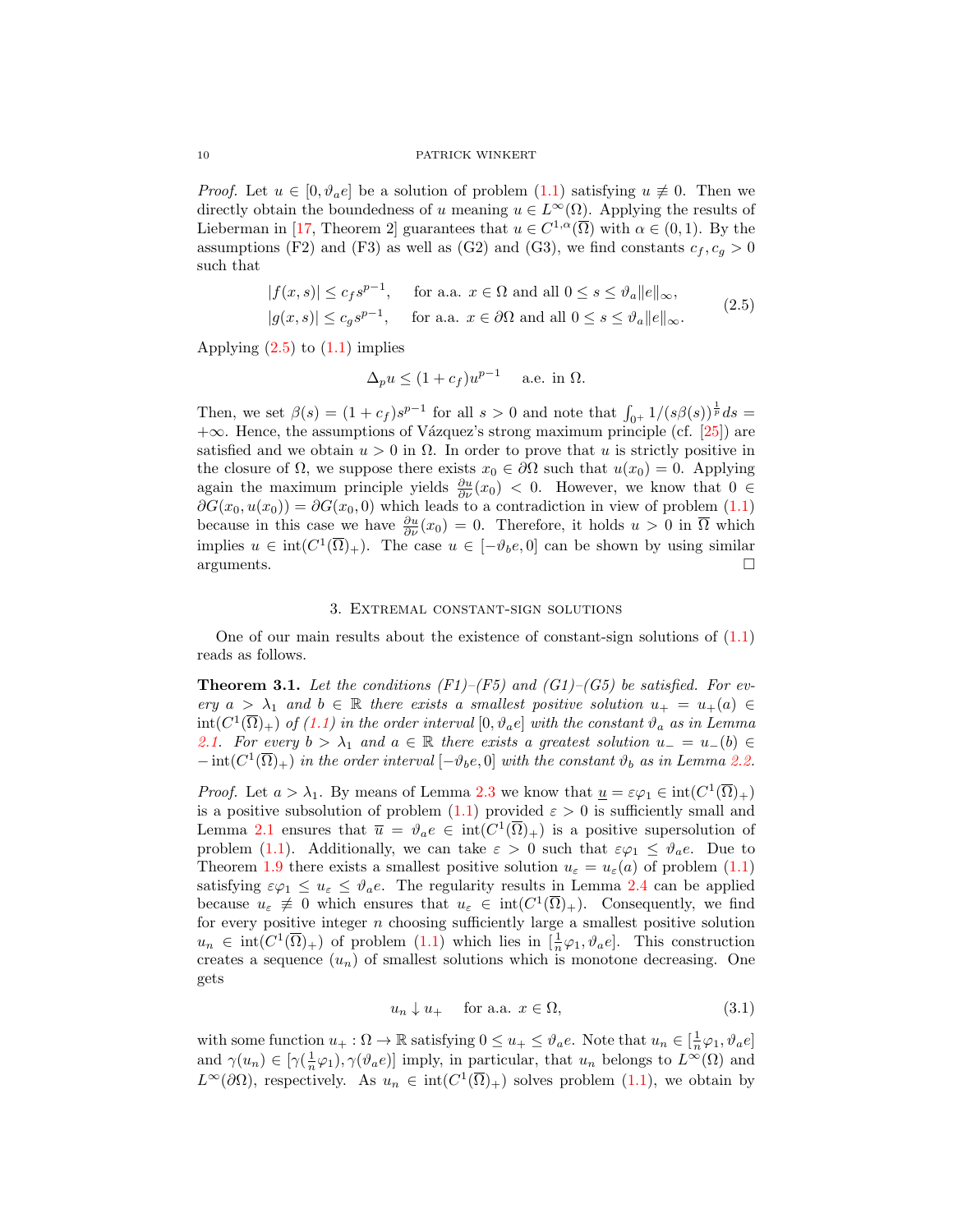taking the test function  $\varphi = u_n$  in the weak formulation of problem [\(1.1\)](#page-0-1) along with  $(F2)$  and  $(G2)$ 

$$
\|\nabla u_{n}\|_{L^{p}(\Omega)}^{p} \leq \int_{\Omega} |\eta_{n}| u_{n} dx + \|u_{n}\|_{L^{p}(\Omega)}^{p} + a \|u_{n}\|_{L^{p}(\partial\Omega)}^{p} + \int_{\partial\Omega} |\xi_{n}| u_{n} d\sigma
$$
  
\n
$$
\leq \tilde{c}_{1} \|u_{n}\|_{L^{p}(\Omega)} + c_{1} \|u_{n}\|_{L^{q_{0}}(\Omega)}^{q_{0}} + \|u_{n}\|_{L^{p}(\Omega)}^{p} + a \|u_{n}\|_{L^{p}(\partial\Omega)}^{p}
$$
  
\n
$$
+ \tilde{c}_{2} \|u_{n}\|_{L^{p}(\partial\Omega)}^{p} + \tilde{c}_{3} \|u_{n}\|_{L^{q_{1}}(\partial\Omega)}^{q_{1}}
$$
  
\n
$$
\leq \tilde{C}, \qquad (3.2)
$$

where  $\eta_n \in L^{q'_0}(\Omega)$  with  $\eta_n(x) \in \partial F(x, u_n(x))$  for a.a.  $x \in \Omega$  as well as  $\xi_n \in L^{q'_1}(\partial \Omega)$ with  $\xi_n(x) \in \partial G(x, u_n(x))$  for a.a.  $x \in \partial \Omega$ . Relation [\(3.2\)](#page-10-0) yields the boundedness of  $\nabla u_n$  in  $L^p(\Omega)$  and thus,  $||u_n||_{W^{1,p}(\Omega)} \leq C$ , for all  $n \in \mathbb{N}$  with some positive constant C independent of n. The reflexivity of the Sobolev space  $W^{1,p}(\Omega)$  in case  $1 < p < \infty$  yields the existence of a weakly convergent subsequence of  $u_n$ . The compact embedding  $W^{1,p}(\Omega) \hookrightarrow L^p(\Omega)$ , the monotony of the sequence  $u_n$  and the compactness of  $W^{1,p}(\Omega) \hookrightarrow L^p(\partial\Omega)$  provide for the entire sequence  $u_n$ 

<span id="page-10-2"></span><span id="page-10-1"></span><span id="page-10-0"></span>
$$
u_n \rightharpoonup u_+ \quad \text{in } W^{1,p}(\Omega),
$$
  
\n
$$
u_n \rightharpoonup u_+ \quad \text{in } L^p(\Omega) \text{ and for a.a. } x \in \Omega,
$$
  
\n
$$
u_n \rightharpoonup u_+ \quad \text{in } L^p(\partial\Omega) \text{ and for a.a. } x \in \partial\Omega.
$$
\n(3.3)

The solution  $u_n$  of problem  $(1.1)$  fulfills

$$
\int_{\Omega} |\nabla u_n|^{p-2} \nabla u_n \cdot \nabla \varphi dx
$$
\n
$$
= \int_{\Omega} (\eta_n - u_n^{p-1}) \varphi dx + \int_{\partial \Omega} (au_n^{p-1} + \xi_n) \varphi d\sigma, \quad \forall \varphi \in W^{1,p}(\Omega),
$$
\n(3.4)

where  $\eta_n \in L^{q'_0}(\Omega)$  with  $\eta_n(x) \in \partial F(x, u_n(x))$  for a.a.  $x \in \Omega$  as well as  $\xi_n \in L^{q'_1}(\partial \Omega)$ with  $\xi_n(x) \in \partial G(x, u_n(x))$  for a.a.  $x \in \partial \Omega$ . Setting  $\varphi = u_n - u_+ \in W^{1,p}(\Omega)$  in [\(3.4\)](#page-10-1) it results in

$$
\int_{\Omega} |\nabla u_n|^{p-2} \nabla u_n \cdot \nabla (u_n - u_+) dx
$$
  
= 
$$
\int_{\Omega} (\eta_n - u_n^{p-1})(u_n - u_+) dx + \int_{\partial \Omega} (au_n^{p-1} + \xi_n)(u_n - u_+) d\sigma.
$$

The convergence properties of  $(u_n)$  along with the assumptions (F2) and (G2) as well as the uniform boundedness of the sequence  $(u_n)$  allow us to apply Lebesgue's dominated convergence theorem. We obtain

$$
\limsup_{n \to \infty} \int_{\Omega} |\nabla u_n|^{p-2} \nabla u_n \cdot \nabla (u_n - u_+) dx \le 0,
$$

which provides by the  $(S_+)$ -property of  $-\Delta_p$  on  $W^{1,p}(\Omega)$  along with [\(3.3\)](#page-10-2) the strong convergence in  $W^{1,p}(\Omega)$ , meaning

$$
u_n \to u_+ \quad \text{in } W^{1,p}(\Omega).
$$

Due to  $(F2)$  and  $(G2)$  in conjunction with the uniform boundedness of  $(u_n)$ , there exist constants  $b_1, b_2 > 0$  such that

$$
|\eta_n(x)| \le b_1 \quad \text{ for a.a. } x \in \Omega, \forall n \in \mathbb{N},
$$
  

$$
|\xi_n(x)| \le b_2 \quad \text{ for a.a. } x \in \partial\Omega, \forall n \in \mathbb{N}.
$$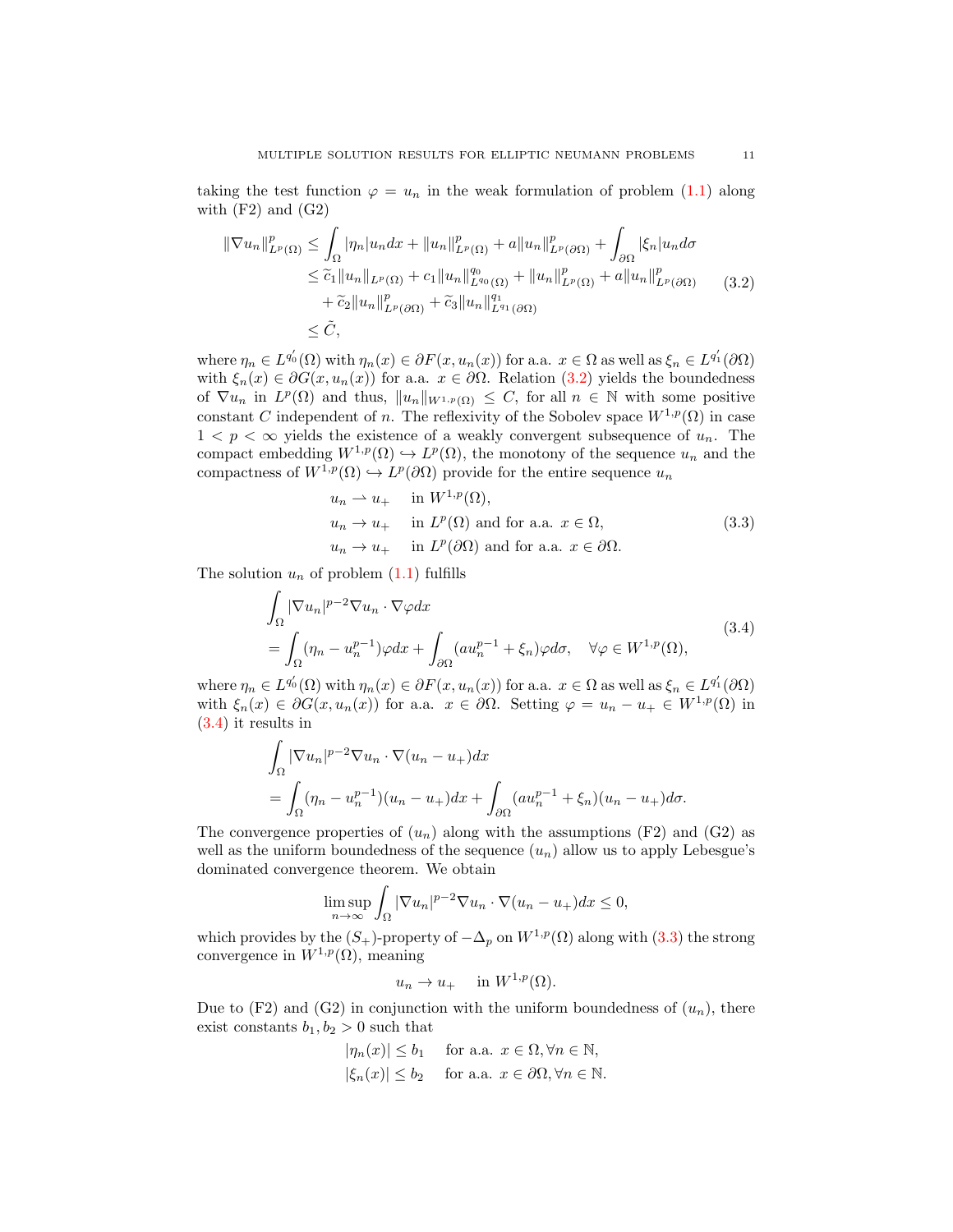Hence, we get

$$
\eta_n \rightharpoonup \eta_+ \quad \text{ in } L^{q'_0}(\Omega),
$$
  

$$
\xi_n \rightharpoonup \xi_+ \quad \text{ in } L^{q'_1}(\partial \Omega),
$$

<span id="page-11-5"></span> $\overline{1}$ 

for some subsequences, not relabeled. From calculus of Clarke's generalized gradient one gets that  $\eta_+(x) \in \partial F(x, u_+(x))$  for a.a.  $x \in \Omega$  and  $\xi_+(x) \in \partial G(x, u_+(x))$  for a.a.  $x \in \partial\Omega$ , respectively. Passing to the limit in  $(3.4)$  for some subsequences if necessary proves that  $u_+$  is a solution of problem  $(1.1)$ .

Applying Lemma [2.4](#page-8-2) yields  $u_+ \in \text{int}(C^1(\overline{\Omega})_+)$  provided  $u_+ \neq 0$  in  $\Omega$ . Assume  $u_+ \equiv 0$  in  $\Omega$ . Then, by  $(3.1)$ , we obtain

<span id="page-11-3"></span>
$$
u_n \downarrow 0 \quad \text{ for a.a. } x \in \Omega. \tag{3.5}
$$

We set

$$
\widetilde{u}_n = \frac{u_n}{\|u_n\|_{W^{1,p}(\Omega)}} \quad \text{ for all } n.
$$

The boundedness of the sequence  $(\widetilde{u}_n)$  in  $W^{1,p}(\Omega)$  can be proved similarly as for  $(u_n)$ . Hence, we find a subsequence, not relabelled, such that

$$
\widetilde{u}_n \rightharpoonup \widetilde{u} \quad \text{in } W^{1,p}(\Omega), \n\widetilde{u}_n \rightharpoonup \widetilde{u} \quad \text{in } L^p(\Omega) \text{ and for a.a. } x \in \Omega, \n\widetilde{u}_n \rightharpoonup \widetilde{u} \quad \text{in } L^p(\partial \Omega) \text{ and for a.a. } x \in \partial \Omega,
$$
\n(3.6)

with some function  $\tilde{u}: \Omega \to \mathbb{R}$  belonging to  $W^{1,p}(\Omega)$ . Furthermore, there exist functions  $z_1 \in L^p(\Omega)_+$  and  $z_2 \in L^p(\partial\Omega)_+$  such that

<span id="page-11-4"></span><span id="page-11-1"></span><span id="page-11-0"></span>
$$
|\widetilde{u}_n(x)| \le z_1(x) \quad \text{for a.a. } x \in \Omega,
$$
  

$$
|\widetilde{u}_n(x)| \le z_2(x) \quad \text{for a.a. } x \in \partial\Omega.
$$
 (3.7)

Due to the representation  $u_n = \tilde{u}_n \cdot ||u_n||_{W^{1,p}(\Omega)}$  and because  $u_n$  solves [\(1.1\)](#page-0-1), we get the following variational equation

$$
\int_{\Omega} |\nabla \widetilde{u}_n|^{p-2} \nabla \widetilde{u}_n \cdot \nabla \varphi dx = \int_{\Omega} \left( \frac{\eta_n}{u_n^{p-1}} \widetilde{u}_n^{p-1} - \widetilde{u}_n^{p-1} \right) \varphi dx + \int_{\partial \Omega} a \widetilde{u}_n^{p-1} \varphi d\sigma + \int_{\partial \Omega} \frac{\xi_n}{u_n^{p-1}} \widetilde{u}_n^{p-1} \varphi d\sigma, \quad \forall \varphi \in W^{1,p}(\Omega).
$$
\n(3.8)

Selecting  $\varphi = \tilde{u}_n - \tilde{u} \in W^{1,p}(\Omega)$  in [\(3.8\)](#page-11-0) provides

$$
\int_{\Omega} |\nabla \widetilde{u}_n|^{p-2} \nabla \widetilde{u}_n \cdot \nabla (\widetilde{u}_n - \widetilde{u}) dx \n= \int_{\Omega} \left( \frac{\eta_n}{u_n^{p-1}} \widetilde{u}_n^{p-1} - \widetilde{u}_n^{p-1} \right) (\widetilde{u}_n - \widetilde{u}) dx + \int_{\partial \Omega} a \widetilde{u}_n^{p-1} (\widetilde{u}_n - \widetilde{u}) d\sigma \n+ \int_{\partial \Omega} \frac{\xi_n}{u_n^{p-1}} \widetilde{u}_n^{p-1} (\widetilde{u}_n - \widetilde{u}) d\sigma.
$$
\n(3.9)

Applying  $(2.5)$  and  $(3.7)$ , one obtains

<span id="page-11-2"></span>
$$
\frac{|\eta_n(x)|}{u_n^{p-1}(x)}\tilde{u}_n^{p-1}(x)|\tilde{u}_n(x) - \tilde{u}(x)| \le c_f z_1(x)^{p-1}(z_1(x) + |\tilde{u}(x)|),\tag{3.10}
$$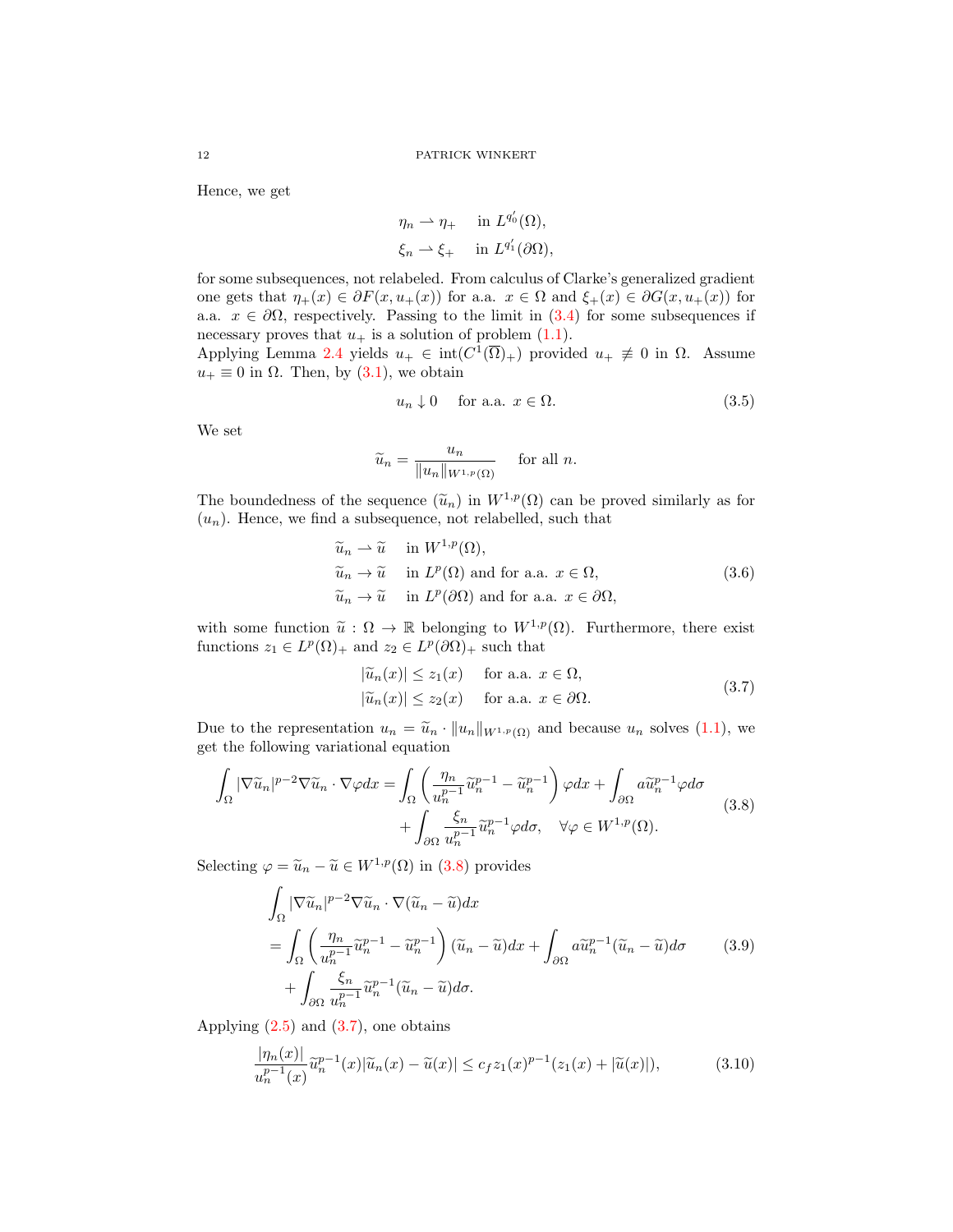respectively,

$$
\frac{|\xi_n(x)|}{u_n^{p-1}(x)}\tilde{u}_n^{p-1}(x)|\tilde{u}_n(x) - \tilde{u}(x)| \le c_g z_2(x)^{p-1}(z_2(x) + |\tilde{u}(x)|). \tag{3.11}
$$

Obviously, the right-hand sides of  $(3.10)$  and  $(3.11)$  belong to  $L^1(\Omega)$  and  $L^1(\partial\Omega)$ , respectively, which allows us to apply Lebesgue's dominated convergence theorem which in conjunction with  $(3.6)$  yields

<span id="page-12-1"></span><span id="page-12-0"></span>
$$
\lim_{n \to \infty} \int_{\Omega} \frac{\eta_n}{u_n^{p-1}} \tilde{u}_n^{p-1} (\tilde{u}_n - \tilde{u}) dx = 0,
$$
\n
$$
\lim_{n \to \infty} \int_{\partial \Omega} \frac{\xi_n}{u_n^{p-1}} \tilde{u}_n^{p-1} (\tilde{u}_n - \tilde{u}) d\sigma = 0.
$$
\n(3.12)

Taking into account  $(3.6)$  and  $(3.12)$  we get from  $(3.9)$ 

$$
\limsup_{n \to \infty} \int_{\Omega} |\nabla \widetilde{u}_n|^{p-2} \nabla \widetilde{u}_n \cdot \nabla (\widetilde{u}_n - u_n) dx = 0.
$$

As before, the  $(S_+)$ -property of  $-\Delta_p$  corresponding to  $W^{1,p}(\Omega)$  implies

<span id="page-12-2"></span>
$$
\widetilde{u}_n \to \widetilde{u} \quad \text{ in } W^{1,p}(\Omega). \tag{3.13}
$$

From the definition of  $\tilde{u}_n$  we see at once that  $\|\tilde{u}\|_{W^{1,p}(\Omega)} = 1$ , meaning  $\tilde{u} \not\equiv 0$ . Passing to the limit in  $(3.8)$  in conjunction with  $(3.5)$ ,  $(3.13)$  as well as the assumptions (F3) and (G3) it results in

$$
\int_{\Omega} |\nabla \widetilde{u}|^{p-2} \nabla \widetilde{u} \cdot \nabla \varphi dx = -\int_{\Omega} \widetilde{u}^{p-1} \varphi dx + \int_{\partial \Omega} a \widetilde{u}^{p-1} \varphi d\sigma, \quad \forall \varphi \in W^{1,p}(\Omega).
$$

The equation above is nothing less than the weak formulation of the Steklov eigenvalue problem corresponding to the eigenvalue  $a > \lambda_1$  and the eigenfunction  $\tilde{u} \geq 0$ . However, this is a contradiction because  $\tilde{u}$  must change sign on  $\partial\Omega$  (see [\[18,](#page-17-18) Lemma 2.4]). Hence,  $u_+ \neq 0$  which guarantees that  $u_+ \in \text{int}(C^1(\overline{\Omega})_+).$ 

Finally, we have to prove that  $u_+$  is the smallest solution in  $[0, \vartheta_a e]$ . Fix a positive solution  $u \in W^{1,p}(\Omega)$  of [\(1.1\)](#page-0-1) such that  $0 \leq u \leq \vartheta_a e$ . Lemma [2.4](#page-8-2) provides  $u \in \text{int}(C^1(\overline{\Omega})_+)$ . Then, there exists an integer *n* sufficiently large such that  $u \in [\frac{1}{n}\varphi_1, \vartheta_a e]$ . However,  $u_n$  is the smallest solution in  $[\frac{1}{n}\varphi_1, \vartheta_a e]$  which yields  $u_n \leq u$  if n is large enough. Due to the monotonicity of  $u_n$ , we obtain  $u_+ \leq u$  which proves that  $u_+$  is, indeed, the smallest positive solution of [\(1.1\)](#page-0-1) in [0,  $\vartheta_a e$ ]. The existence of a greatest negative solution can be done similarly and is omitted.  $\square$ 

## 4. Variational characterization of extremal solutions

In this section we give a variational characterization of the extremal solutions of [\(1.1\)](#page-0-1) which we obtained in the last section. To this end, we introduce truncation operators  $T_+, T_- : \Omega \times \mathbb{R} \to \mathbb{R}$  as well as  $T_+^{\partial\Omega}, T_-^{\partial\Omega} : \partial\Omega \times \mathbb{R} \to \mathbb{R}$  in the following way:

$$
T_{+}(x,s) = \begin{cases} 0 & \text{if } s < 0 \\ s & \text{if } 0 \le s \le u_{+}(x) \\ u_{+}(x) & \text{if } s > u_{+}(x) \end{cases}, \quad T_{+}^{\partial\Omega}(x,s) = \begin{cases} 0 & \text{if } s < 0 \\ s & \text{if } 0 \le s \le u_{+}(x) \\ u_{+}(x) & \text{if } s > u_{+}(x) \end{cases}
$$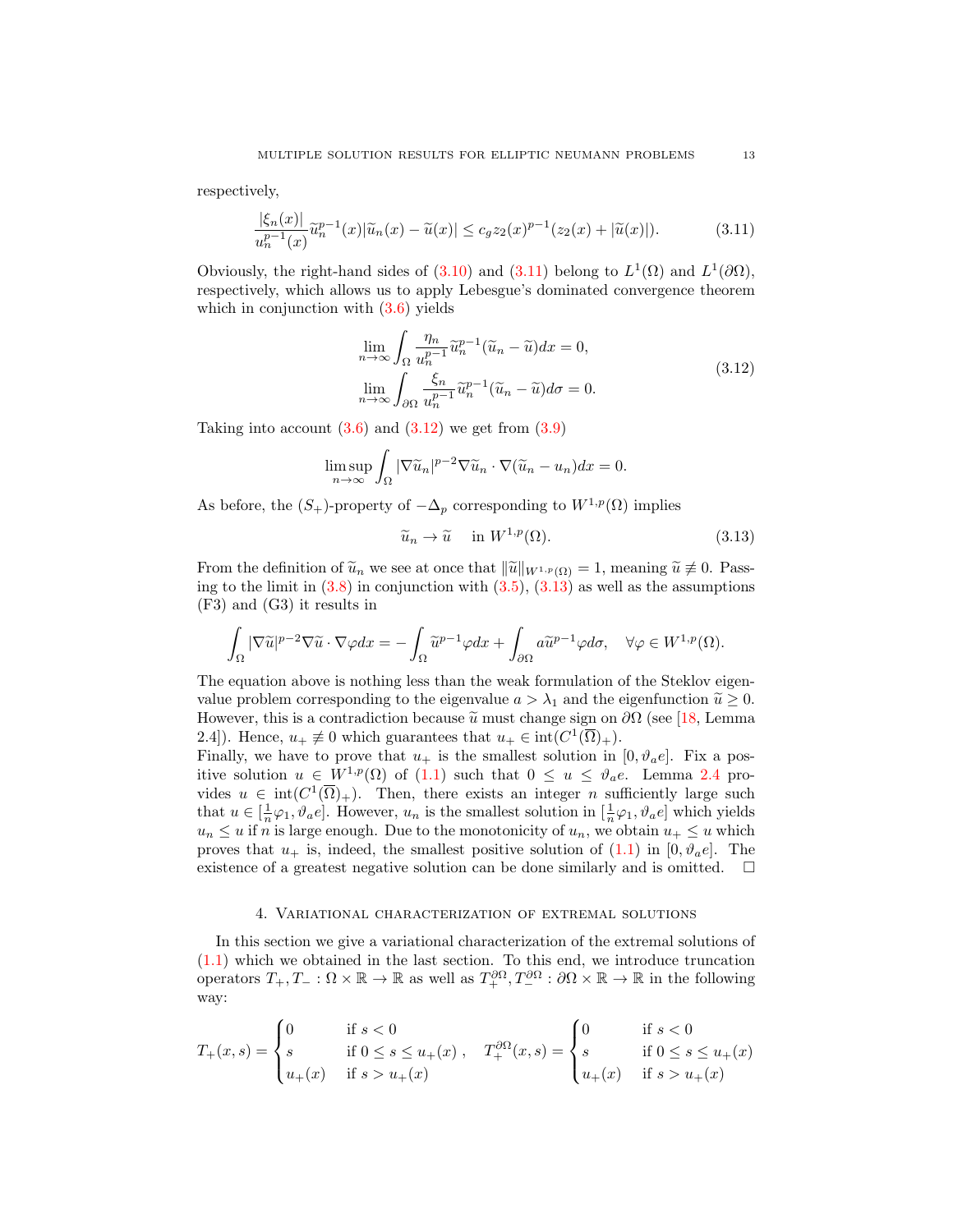### 14 PATRICK WINKERT

$$
T_{-}(x,s) = \begin{cases} u_{-}(x) & \text{if } s < u_{-}(x) \\ s & \text{if } u_{-}(x) \le s \le 0 \\ 0 & \text{if } s > 0 \end{cases}, \quad T_{-}^{\partial\Omega}(x,s) = \begin{cases} u_{-}(x) & \text{if } s < u_{-}(x) \\ s & \text{if } u_{-}(x) \le s \le 0 \\ 0 & \text{if } s > 0 \end{cases}
$$

Note that the truncation operators on  $\partial\Omega$  apply to the corresponding traces  $\gamma(u)$ , where  $u \in W^{1,p}(\Omega)$ . For the sake of simplicity we just write  $T^{\partial\Omega}_+(x,u)$  and  $T^{\partial\Omega}_-(x,u)$ without the notation  $\gamma$ . It is clear that the truncation operators are continuous, uniformly bounded, and Lipschitz continuous with respect to the second argument. Additionally, we introduce truncations related to the nonlinearities  $f : \Omega \times \mathbb{R} \to \mathbb{R}$ and  $g : \partial\Omega \times \mathbb{R} \to \mathbb{R}$  as follows:

$$
f_{+}(x,s) = \begin{cases} 0 & \text{if } s < 0 \\ f(x,s) & \text{if } 0 \le s \le u_{+}(x) \\ \eta_{+}(x) & \text{if } s > u_{+}(x) \end{cases}, \quad g_{+}(x,s) = \begin{cases} 0 & \text{if } s < 0 \\ g(x,s) & \text{if } 0 \le s \le u_{+}(x) \\ \xi_{+}(x) & \text{if } s > u_{+}(x) \end{cases}
$$

$$
f_{-}(x,s) = \begin{cases} \eta_{-}(x) & \text{if } s < u_{-}(x) \\ f(x,s) & \text{if } u_{-}(x) \le s \le 0 \\ 0 & \text{if } s > 0 \end{cases}, \quad g_{-}(x,s) = \begin{cases} \xi_{-}(x) & \text{if } s < u_{-}(x) \\ g(x,s) & \text{if } u_{-}(x) \le s \le 0 \\ 0 & \text{if } s > 0 \end{cases}
$$

$$
f_0(x, s) = \begin{cases} \eta_{-}(x) & \text{if } s < u_{-}(x) \\ f(x, s) & \text{if } u_{-}(x) \le s \le u_{+}(x), \\ \eta_{+}(x) & \text{if } s > u_{+}(x) \end{cases}
$$

$$
g_0(x, s) = \begin{cases} \xi_{-}(x) & \text{if } s < u_{-}(x) \\ g(x, s) & \text{if } u_{-}(x) \le s \le u_{+}(x) \\ \xi_{+}(x) & \text{if } s > u_{+}(x) \end{cases}
$$

Here,  $\eta_+,\xi_+$  and  $\eta_-, \xi_-$  correspond to the extremal solutions  $u_+ \in \text{int}(C^1(\overline{\Omega})_+)$ and  $u_{-} \in -\text{int}(C^1(\overline{\Omega})_{+})$ , respectively. By means of these truncations, we define the following associated functionals given by

$$
E_{+}(u) = \frac{1}{p} [\|\nabla u\|_{L^{p}(\Omega)}^{p} + \|u\|_{L^{p}(\Omega)}^{p}] - \int_{\Omega} \int_{0}^{u(x)} f_{+}(x, s) ds dx
$$
  

$$
- \int_{\partial\Omega} \int_{0}^{u(x)} \left[ a T_{+}^{\partial\Omega}(x, s)^{p-1} + g_{+}(x, s) \right] ds d\sigma,
$$
  

$$
E_{-}(u) = \frac{1}{p} [\|\nabla u\|_{L^{p}(\Omega)}^{p} + \|u\|_{L^{p}(\Omega)}^{p}] - \int_{\Omega} \int_{0}^{u(x)} f_{-}(x, s) ds dx
$$
  

$$
+ \int_{\partial\Omega} \int_{0}^{u(x)} \left[ b |T_{-}^{\partial\Omega}(x, s)|^{p-1} - g_{-}(x, s) \right] ds d\sigma,
$$
  

$$
E_{0}(u) = \frac{1}{p} [\|\nabla u\|_{L^{p}(\Omega)}^{p} + \|u\|_{L^{p}(\Omega)}^{p}] - \int_{\Omega} \int_{0}^{u(x)} f_{0}(x, s) ds dx
$$
  

$$
- \int_{\partial\Omega} \int_{0}^{u(x)} \left[ a T_{+}^{\partial\Omega}(x, s)^{p-1} - b |T_{-}^{\partial\Omega}(x, s)|^{p-1} + g_{0}(x, s) \right] ds d\sigma.
$$

With a view to (F2) and (G2), we see that the functionals  $E_+, E_-, E_0 : W^{1,p}(\Omega) \to$ R are locally Lipschitz continuous. The truncations involved guarantee that these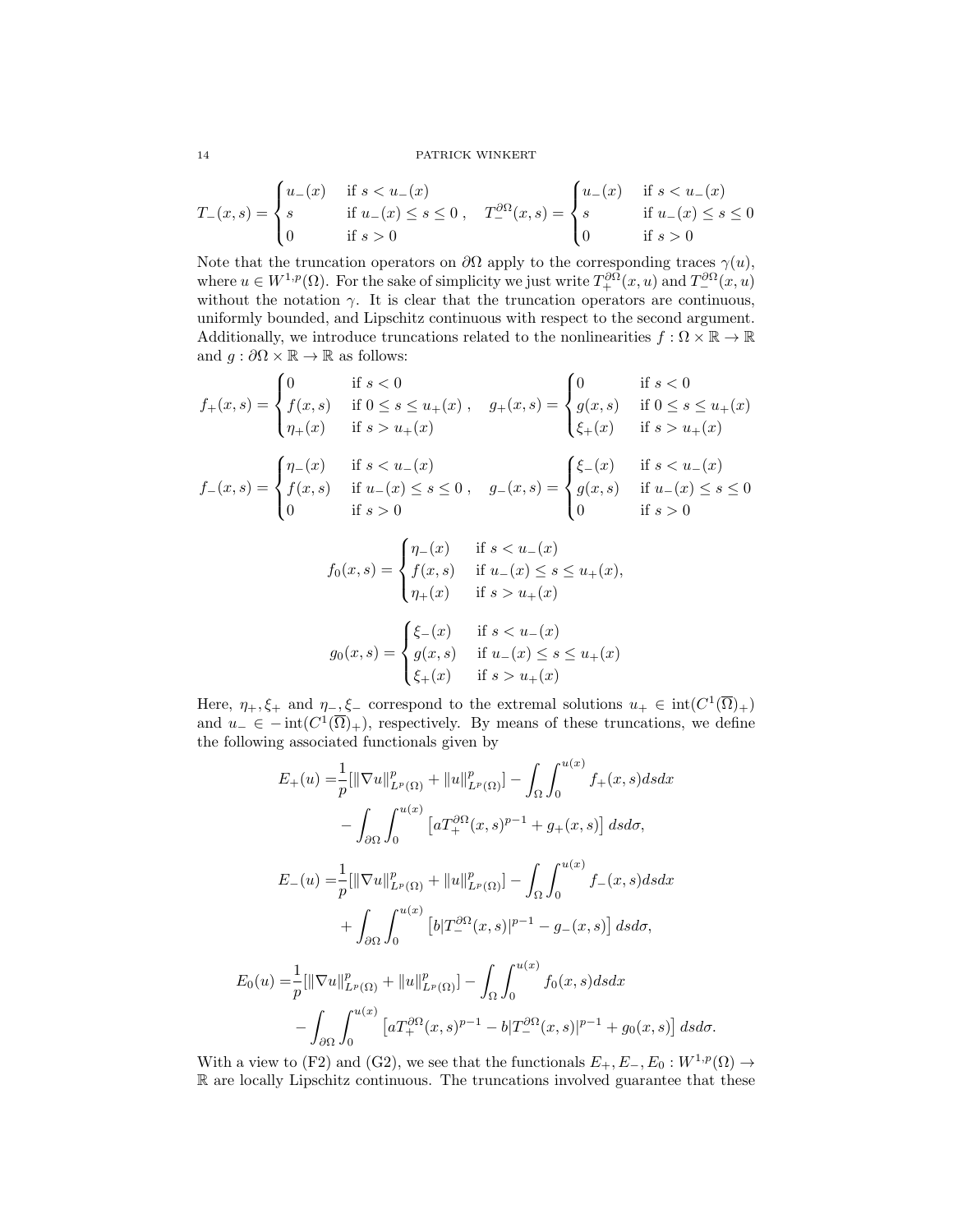functionals are bounded below, coercive and weakly sequentially lower semicontinuous which implies that their global minimizers exist. A characterization of the critical points of these functionals is stated in the next lemma.

<span id="page-14-2"></span>**Lemma 4.1.** The extremal constant-sign solutions of  $(1.1)$  are denoted by  $u_+$  and u−. Then one has:

- (i) A critical point  $v \in W^{1,p}(\Omega)$  of  $E_+$  is a nonnegative solution of [\(1.1\)](#page-0-1) satisfying  $0 \leq v \leq u_{+}$ .
- (ii) A critical point  $v \in W^{1,p}(\Omega)$  of E<sub> $-$  is a nonpositive solution of (1.1) satisfies $-$  is a nonpositive solution of (1.1) satisfies $-$  is a nonpositive solution of (1.1) satisfiesfying  $u_-\leq v\leq 0$ .
- (iii) A critical point  $v \in W^{1,p}(\Omega)$  of  $E_0$  is a solution of [\(1.1\)](#page-0-1) satisfying  $u_$  $v \leq u_+$ .

Proof. Let us only prove the third assertion, because the other cases can be done likewise. Let v be a critical point of  $E_0$  which means  $0 \in \partial E_0(v)$ . By the definition of  $E_0$  we obtain

$$
\int_{\Omega} |\nabla v|^{p-2} \nabla v \cdot \nabla \varphi dx
$$
\n
$$
= \int_{\Omega} [\eta - |v|^{p-2} v] \varphi dx + \int_{\partial \Omega} [aT_+^{\partial \Omega} (x, v)^{p-1} - b] T_-^{\partial \Omega} (x, v)|^{p-1} + \xi] \varphi d\sigma,
$$
\n(4.1)

for all  $\varphi \in W^{1,p}(\Omega)$  with some  $\eta \in L^{q'_0}(\Omega)$  and  $\xi \in L^{q'_1}(\partial \Omega)$  such that  $\eta(x) \in$  $\partial F_0(x, v(x))$  for a.a.  $x \in \Omega$  and  $\xi(x) \in \partial G_0(x, v(x))$  for a.a.  $x \in \partial \Omega$ , where

<span id="page-14-1"></span>
$$
F_0(x,\eta) = \int_0^{\eta} f_0(x,s)ds, \qquad G_0(x,\xi) = \int_0^{\xi} g_0(x,s)ds.
$$

The function  $u_+$  is the smallest positive solution of  $(1.1)$  meaning that it satisfies the weak formulation given in Definition [1.1](#page-1-2) by

<span id="page-14-0"></span>
$$
\int_{\Omega} |\nabla u_{+}|^{p-2} \nabla u_{+} \cdot \nabla \varphi dx
$$
\n
$$
= \int_{\Omega} [\eta_{+} - |u_{+}|^{p-2} u_{+}] \varphi dx + \int_{\partial \Omega} [a(u_{+})^{p-1} + \xi_{+}] \varphi d\sigma,
$$
\n(4.2)

for all  $\varphi \in W^{1,p}(\Omega)$  where  $\eta_+ \in L^{q_0'}(\Omega)$  with  $\eta_+(x) \in \partial F(x, u_+(x))$  for a.a.  $x \in \Omega$ and  $\xi_+ \in L^{q'_1}(\partial\Omega)$  with  $\xi_+(x) \in \partial G(x, u_+(x))$  for a.a.  $x \in \partial\Omega$ . Subtracting [\(4.2\)](#page-14-0) from [\(4.1\)](#page-14-1) and setting  $\varphi = (v - u_+)^\perp \in W^{1,p}(\Omega)$  provides

$$
\int_{\Omega} [|\nabla v|^{p-2} \nabla v - |\nabla u_+|^{p-2} \nabla u_+] \cdot \nabla (v - u_+)^+ dx + \int_{\Omega} [|v|^{p-2} v - u_+^{p-1}] (v - u_+)^+ dx
$$
  
= 
$$
\int_{\Omega} [\eta - \eta_+] (v - u_+)^+ dx + \int_{\partial \Omega} [a T_+^{\partial \Omega} (x, v)^{p-1} - b] T_-^{\partial \Omega} (x, v)|^{p-1}] (v - u_+)^+ d\sigma
$$
  
- 
$$
\int_{\partial \Omega} a u_+^{p-1} (v - u_+)^+ d\sigma + \int_{\partial \Omega} [\xi - \xi_+] (v - u_+)^+ d\sigma.
$$

Clearly, it holds  $\eta(x) = \eta_+(x)$  for a.a.  $x \in \{x \in \Omega : v(x) > u_+(x)\}\.$  Furthermore, we get  $T_+^{\partial\Omega}(x,v) = u_+, T_-^{\partial\Omega}(x,v) = 0$  and  $\xi(x) = \xi_+(x)$  for a.a.  $x \in \partial\Omega$  satisfying  $v(x) > u_+(x)$ . Thus, the right-hand side of the equality above vanishes. However, the left-hand side is strictly positive in case  $v > u_+$  which is a contradiction and hence  $v \leq u_+$ . The proof for  $v \geq u_-$  acts in the same way. Summarizing, v belongs to the ordered interval  $[u_-, u_+]$  which provides that  $T_+^{\partial\Omega}(x, v) = v^+$  and  $T_-^{\partial\Omega}(x, v) = v^+$ v<sup>-</sup>. Since  $\partial F_0(x, v(x)) \subset \partial F(x, v(x))$  as well as  $\partial G_0(x, v(x)) \subset \partial G(x, v(x))$ , from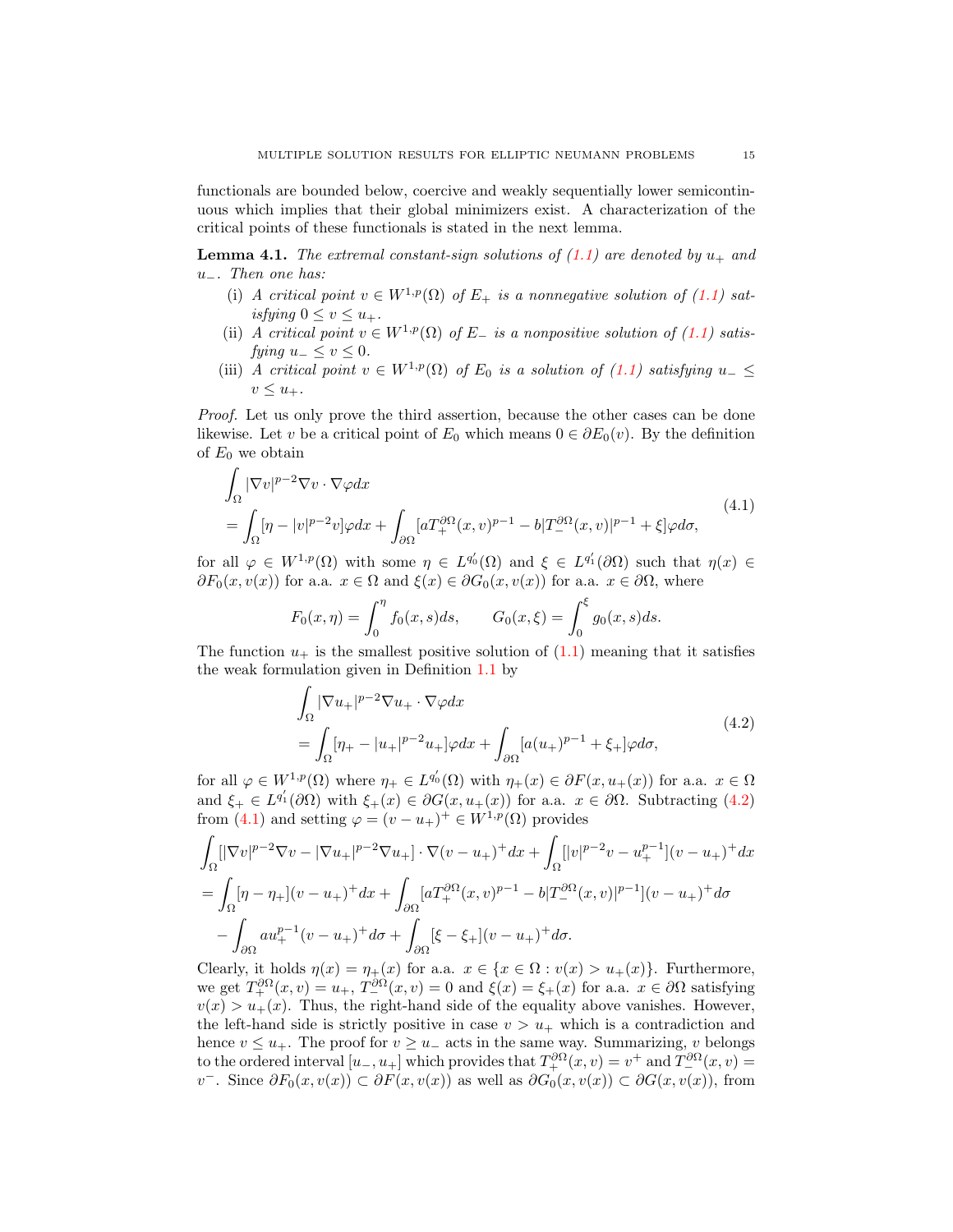[\(4.1\)](#page-14-1) it follows that v solves our original problem [\(1.1\)](#page-0-1) satisfying  $u_-\leq v \leq u_+$ . This completes the proof.

Let us now consider some results about local and global minimizers with respect to the functionals  $E_+, E_-, E_0 : W^{1,p}(\Omega) \to \mathbb{R}$ .

<span id="page-15-1"></span>**Lemma 4.2.** Let  $a > \lambda_1$  and  $b > \lambda_1$ . Then the extremal positive solution  $u_+$  of  $(1.1)$  is the unique global minimizer of the functional  $E_{+}$  and the extremal negative solution u<sub>−</sub> of  $(1.1)$  is the unique global minimizer of the functional E<sub>−</sub>. Both  $u_{+}$  and  $u_{-}$  are local minimizers of the functional  $E_{0}$ . Moreover, the functional  $E_0: W^{1,p}(\Omega) \to \mathbb{R}$  has a global minimizer  $v_0$  which is a nontrivial solution of  $(1.1)$ satisfying  $u_-\leq v_0\leq u_+$ .

*Proof.* The functional  $E_+ : W^{1,p}(\Omega) \to \mathbb{R}$  is bounded below, coercive and weakly sequentially lower semicontinuous. This ensures that its global minimizer, namely  $v_+ \in W^{1,p}(\Omega)$ , exists. Since  $v_+$  is a critical point of  $E_+$ , Lemma [4.1](#page-14-2) can be applied which yields that  $v_+$  is a nonnegative solution of [\(1.1\)](#page-0-1) fulfilling  $0 \le v_+ \le u_+$ . Applying the condition (G3) guarantees the existence of a number  $\delta_a > 0$  such that

<span id="page-15-0"></span>
$$
|g(x,s)| \le (a - \lambda_1)s^{p-1}, \quad \forall s : 0 < s \le \delta_a. \tag{4.3}
$$

We take  $\varepsilon < \min \left\{ \frac{\delta_f}{\log n} \right\}$  $\frac{\delta_f}{\|\varphi_1\|_{\infty}}, \frac{\delta_a}{\|\varphi_1\|_{\infty}}\bigg\}$ . Then, due to (F5) and [\(4.3\)](#page-15-0) in combination with the Steklov eigenvalue problem in  $(1.8)$ , we obtain

$$
E_{+}(\varepsilon \varphi_{1}) = -\int_{\Omega} \int_{0}^{\varepsilon \varphi_{1}(x)} f(x, s) ds dx + \frac{\lambda_{1} - a}{p} \varepsilon^{p} ||\varphi_{1}||_{L^{p}(\partial \Omega)}^{p}
$$

$$
- \int_{\partial \Omega} \int_{0}^{\varepsilon \varphi_{1}(x)} g(x, s) ds d\sigma
$$

$$
< \frac{\lambda_{1} - a}{p} \varepsilon^{p} ||\varphi_{1}||_{L^{p}(\partial \Omega)} + \int_{\partial \Omega} \int_{0}^{\varepsilon \varphi_{1}(x)} (a - \lambda_{1}) s^{p-1} ds d\sigma
$$

$$
= 0.
$$

We see that  $E_+(v_+) \neq 0$  which means  $v_+ \neq 0$ . Applying Lemma [2.4](#page-8-2) yields  $v_+ \in \text{int}(C^1(\overline{\Omega})_+)$ . As  $u_+$  is the smallest positive solution of  $(1.1)$  in the ordered interval  $[0, \vartheta_a e]$  satisfying  $0 \le v_+ \le u_+$ , it must hold  $v_+ = u_+$ . This proves that  $u_+$  is the unique global minimizer of the functional  $E_+ : W^{1,p}(\Omega) \to \mathbb{R}$ . Likewise,  $u_$  is the unique global minimizer of  $E_$ . In order to show that  $u_+$  and  $u_−$  are local minimizers of  $E_0$ , we argue as follows. As  $u_+ \in \text{int}(C^1(\overline{\Omega})_+)$  there exists a neighborhood  $V_{u_+}$  of  $u_+$  in the space  $C^1(\overline{\Omega})$  satisfying  $V_{u_+} \subset C^1(\overline{\Omega})_+$ . Hence,  $E_+ = E_0$  on  $V_{u_+}$  meaning that  $u_+$  is a local minimizer of  $E_0$  on  $C^1(\overline{\Omega})$ . Applying the recent results of the author in [\[30,](#page-17-6) Theorem 3.1] ensures that  $u_+$  is also a local minimizer of  $E_0$  on the space  $W^{1,p}(\Omega)$ . The same arguments can be applied on u\_ which point out that  $u_-\$  is a local minimizer of  $E_0$  as well.

In the last step we have to show the existence of a global minimizer of  $E_0$ . As already mentioned the functional  $E_0 : W^{1,p}(\Omega) \to \mathbb{R}$  is coercive and weakly sequentially lower semicontinuous. Thus, a global minimizer  $v_0$  of  $E_0$  exists which is, in particular, a critical point of  $E_0$ . Taking into account Lemma [4.1](#page-14-2) proves that  $v_0$ is a solution of  $(1.1)$  satisfying  $u_-\leq v_0\leq u_+$ . Since  $E_0(u_+) = E_+(u_+) < 0$ , it guarantees  $v_0 \neq 0$  which completes the proof.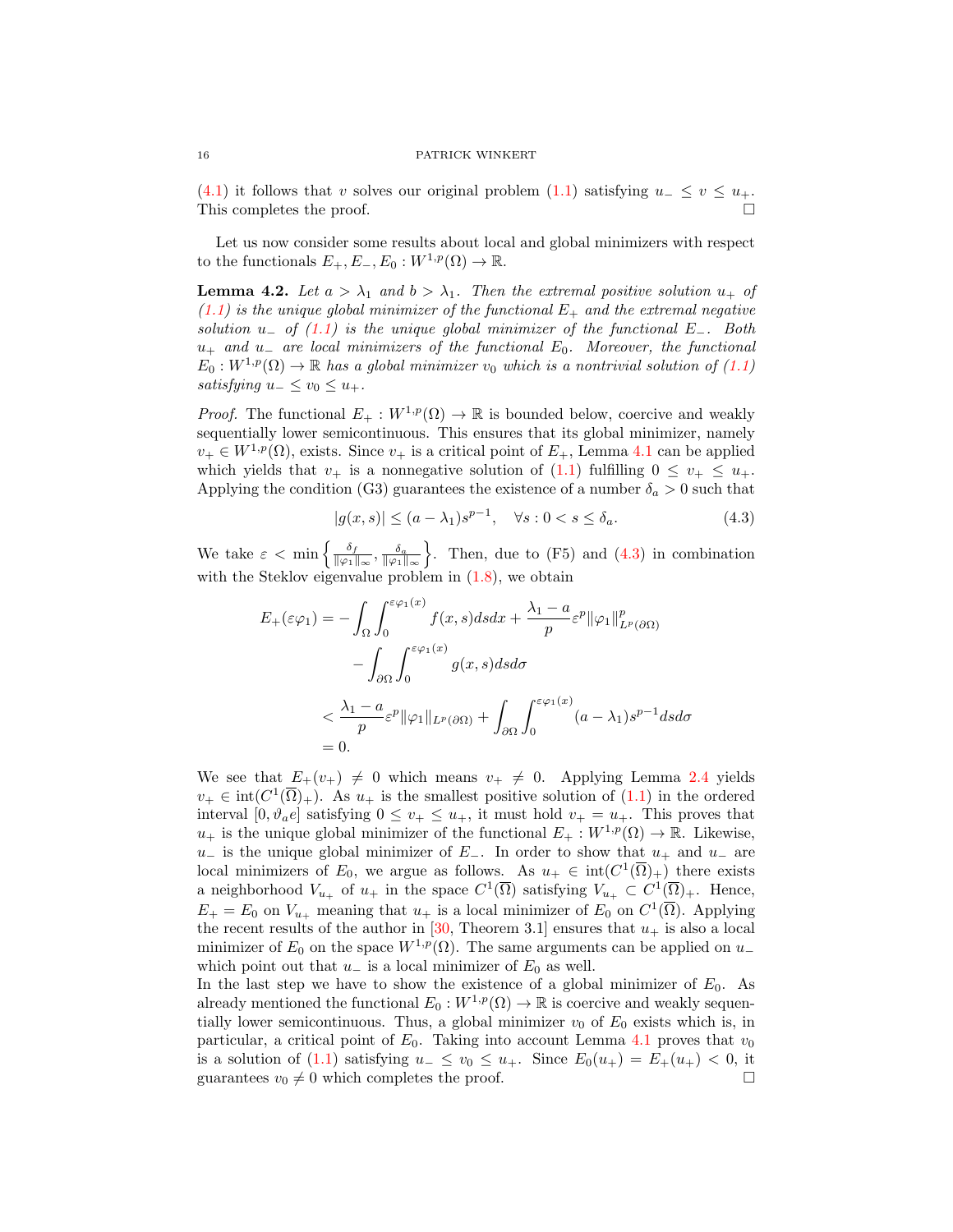### 5. Existence of sign-changing solutions

This section is devoted to the proof of the existence of a sign-changing solution of problem [\(1.1\)](#page-0-1). The idea is to find a nontrivial solution  $u_0$  of problem (1.1) which belongs to  $[u_-, u_+]$ . If  $u_0 \neq u_-$  and  $u_0 \neq u_+$ , then it must be a sign-changing solution of [\(1.1\)](#page-0-1), because Theorem [3.1](#page-9-2) ensures that  $u_+ \in \text{int}(C^1(\overline{\Omega})_+)$  is the smallest positive solution in  $[0, \vartheta_a e]$  and  $u_- \in -\text{int}(C^1(\overline{\Omega})_+)$  is the greatest negative solution in  $[-\vartheta_b e, 0]$ .

<span id="page-16-1"></span>**Theorem 5.1.** Let the assumptions (F1)–(F5), (G1)–(G5) and (H) be satisfied. Then problem [\(1.1\)](#page-0-1) has a nontrivial sign-changing solution  $u_0 \in C^1(\overline{\Omega})$ .

*Proof.* As regards Lemma [4.2,](#page-15-1) the function  $v_0 \in W^{1,p}(\Omega) \setminus \{0\}$  is a global minimizer of  $E_0$  lying in  $[u_-, u_+]$ . Obviously, in the cases  $v_0 \neq u_-$  and  $v_0 \neq u_+$ , the function  $u_0 := v_0$  must be a sign-changing solutions of  $(1.1)$  because of the extremality properties of u<sub>-</sub> and u<sub>+</sub>, respectively. Let us now consider the case  $v_0 = u_+$ , the other case  $v_0 = u_-$  can be done similarly. With a view to Lemma [4.2,](#page-15-1) we know that  $u_$  is a local minimizer of  $E_0$  which can be assumed to be a strict local minimizer. Otherwise we would find infinitely many critical points  $v \neq 0$  of  $E_0$ having changing sign due to  $u_-\leq v\leq u_+$  and the extremality of the solutions  $u_$ and  $u_{+}$ , respectively. Clearly, in this case the proof of the theorem would be done. The assumptions above ensure the existence of  $\rho \in (0, \|u_+ - u_-\|_{W^{1,p}(\Omega)})$  such that

<span id="page-16-4"></span>
$$
E_0(u_+) \le E_0(u_-) < \inf \{ E_0(u) : u \in \partial B_\rho(u_-) \},\tag{5.1}
$$

with  $\partial B_{\rho}(u_{-}) = \{u \in W^{1,p}(\Omega) : ||u - u_{-}||_{W^{1,p}(\Omega)} = \rho\}.$  The functional  $E_0$  satisfies the Palais-Smale condition (see Definition [1.6\)](#page-5-1) because it is bounded below, locally Lipschitz and coercive. Hence, we can apply the Mountain-Pass Theorem as stated in Theorem [1.7](#page-5-2) to  $E_0$ . This yields the existence of a critical point  $u_0 \in W^{1,p}(\Omega)$ satisfying  $0 \in \partial E_0(u_0)$  with

$$
\inf \{ E_0(u) : u \in \partial B_\rho(u_-) \} \le E_0(u_0) = \inf_{\pi \in \Pi} \max_{t \in [-1,1]} E_0(\pi(t)), \tag{5.2}
$$

where

$$
\Pi = \{ \pi \in C([-1,1],W^{1,p}(\Omega)) : \pi(-1) = u_-, \pi(1) = u_+ \}.
$$

Clearly, [\(5.1\)](#page-16-4) and [\(5.2\)](#page-16-5) ensure that  $u_0 \neq u_-$  and  $u_0 \neq u_+$  which means that  $u_0$  is a sign-changing solution provided  $u_0 \neq 0$ . In order to prove that  $u_0 \neq 0$ , we must show that  $E_0(u_0) \neq 0$  which is satisfied if there exists a path  $\tilde{\pi} \in \Pi$  such that

<span id="page-16-5"></span>
$$
E_0(\widetilde{\pi}(t)) \neq 0, \quad \forall t \in [-1, 1].
$$

Such a path can be constructed as it was done in [\[27\]](#page-17-25) with slight modifications. Additionally, the use of the Second Deformation Lemma in [\[27\]](#page-17-25) has to be replaced by the Second Deformation Lemma for locally Lipschitz functionals as it can be found in [\[11,](#page-17-26) Theorem 2.10]. This completes the proof.  $\Box$ 

### **REFERENCES**

- <span id="page-16-0"></span>[1] C. C. Aranda and E. Lami Dozo. Multiple solutions to a singular Lane-Emden-Fowler equation with convection term. Electron. J. Differential Equations, pages No. 05, 21, 2008.
- <span id="page-16-2"></span>[2] D. Averna, S. A. Marano, and D. Motreanu. Multiple solutions for a Dirichlet problem with p-Laplacian and set-valued nonlinearity. Bull. Aust. Math. Soc., 77(2):285–303, 2008.
- <span id="page-16-3"></span>[3] S. Carl. Existence and comparison results for noncoercive and nonmonotone multivalued elliptic problems. Nonlinear Anal., 65(8):1532–1546, 2006.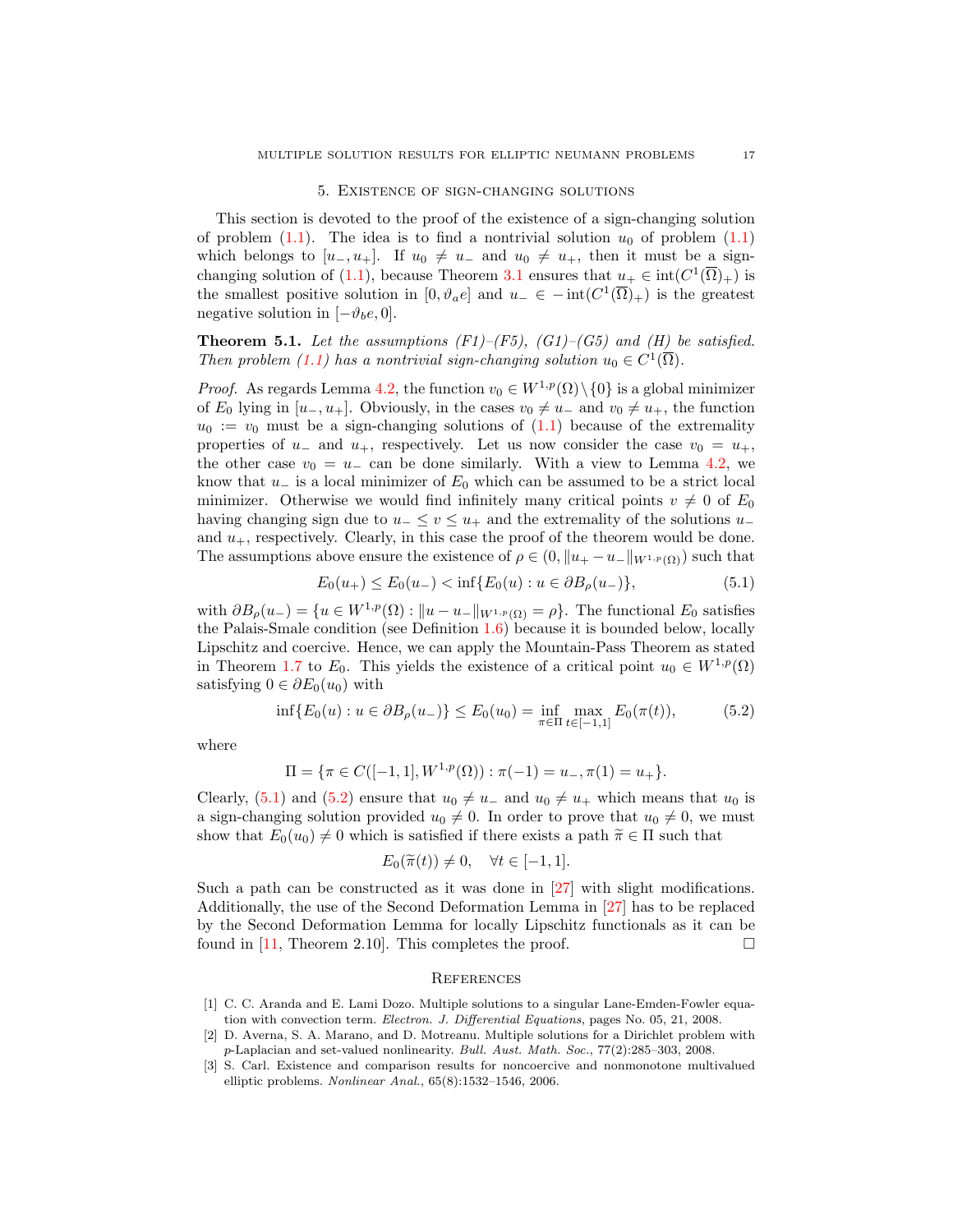#### 18 PATRICK WINKERT

- <span id="page-17-8"></span>[4] S. Carl and D. Motreanu. Multiple solutions of nonlinear elliptic hemivariational problems. Pac. J. Appl. Math., 1(4):39–59, 2008.
- <span id="page-17-9"></span>[5] S. Carl and D. Motreanu. Multiple and sign-changing solutions for the multivalued p-Laplacian equation. Math. Nachr., 283(7):965981, 2010.
- <span id="page-17-10"></span>[6] S. Carl and D. Motreanu. Sign-changing solutions for nonlinear elliptic problems depending on parameters. Int. J. Differ. Equ., pages Art. ID 536236, 33, 2010.
- <span id="page-17-23"></span>[7] S. Carl and D. Motreanu. Sub-supersolution method for multi-valued elliptic and evolution problems. In D. Gao and D. Motreanu, editors, Handbook on Nonconvex Analysis and Applications. International Press of Boston, Inc., Somerville, Massachusetts, 2010. to appear.
- <span id="page-17-14"></span>[8] S. Carl and P. Winkert. General comparison principle for variational-hemivariational inequalities. J. Inequal. Appl. Art. ID 184348, 29 pages, 2009.
- <span id="page-17-22"></span>[9] K. C. Chang. Variational methods for nondifferentiable functionals and their applications to partial differential equations. J. Math. Anal. Appl., 80(1):102–129, 1981.
- <span id="page-17-21"></span>[10] F. H. Clarke. Optimization and nonsmooth analysis, volume 5 of Classics in Applied Mathematics. Society for Industrial and Applied Mathematics (SIAM), Philadelphia, PA, second edition, 1990.
- <span id="page-17-26"></span>[11] J.-N. Corvellec. Morse theory for continuous functionals. J. Math. Anal. Appl., 196(3):1050– 1072, 1995.
- <span id="page-17-1"></span>[12] J. Fernández Bonder. Multiple positive solutions for quasilinear elliptic problems with signchanging nonlinearities. Abstr. Appl. Anal., vol. 2004(12):1047–1055, 2004.
- <span id="page-17-2"></span>[13] J. Fernández Bonder. Multiple solutions for the p-Laplace equation with nonlinear boundary conditions. Electron. J. Differential Equations, pages No. 37, 7 pp. (electronic), 2006.
- <span id="page-17-3"></span>[14] J. Fernández Bonder and J. D. Rossi. Existence results for the p-Laplacian with nonlinear boundary conditions. J. Math. Anal. Appl., 263(1):195–223, 2001.
- <span id="page-17-11"></span>[15] A. Iannizzotto and N. S. Papageorgiou. Existence of three nontrivial solutions for nonlinear Neumann hemivariational inequalities. Nonlinear Anal., 70(9):3285–3297, 2009.
- <span id="page-17-19"></span>[16] A. Lê. Eigenvalue problems for the p-Laplacian. Nonlinear Anal., 64(5):1057-1099, 2006.
- <span id="page-17-17"></span>[17] G. M. Lieberman. Boundary regularity for solutions of degenerate elliptic equations. Nonlinear Anal., 12(11):1203–1219, 1988.
- <span id="page-17-18"></span>[18] S. R. Martínez and J. D. Rossi. Isolation and simplicity for the first eigenvalue of the  $p$ -Laplacian with a nonlinear boundary condition.  $Abstr.$  Appl. Anal.,  $7(5)$ :287–293, 2002.
- <span id="page-17-4"></span>[19] S. R. Martínez and J. D. Rossi. Weak solutions for the p-Laplacian with a nonlinear boundary condition at resonance. Electron. J. Differential Equations, pages No. 27, 14 pp. (electronic), 2003.
- <span id="page-17-20"></span>[20] S. R. Martínez and J. D. Rossi. On the Fučik spectrum and a resonance problem for the p-Laplacian with a nonlinear boundary condition. Nonlinear Anal., 59(6):813–848, 2004.
- <span id="page-17-0"></span>[21] D. Motreanu and P. D. Panagiotopoulos. Minimax theorems and qualitative properties of the solutions of hemivariational inequalities, volume 29 of Nonconvex Optimization and its Applications. Kluwer Academic Publishers, Dordrecht, 1999.
- <span id="page-17-13"></span>D. Motreanu and V. Rădulescu. Variational and non-variational methods in nonlinear analysis and boundary value problems, volume 67 of Nonconvex Optimization and its Applications. Kluwer Academic Publishers, Dordrecht, 2003.
- <span id="page-17-15"></span>[23] D. Motreanu and P. Winkert. Variational-hemivariational inequalities with nonhomogeneous Neumann boundary condition. Matematiche (Catania). (in press).
- <span id="page-17-12"></span>[24] N. S. Papageorgiou and G. Smyrlis. Multiple solutions for nonlinear Neumann problems with the p-Laplacian and a nonsmooth crossing potential. Nonlinearity, 23(3):529–548, 2010.
- <span id="page-17-24"></span>[25] J. L. Vázquez. A strong maximum principle for some quasilinear elliptic equations. Appl. Math. Optim., 12(3):191–202, 1984.
- <span id="page-17-16"></span>[26] P. Winkert. Discontinuous variational-hemivariational inequalities involving the p-Laplacian. J. Inequal. Appl. Art. ID 13579, 11 pages, 2007.
- <span id="page-17-25"></span>[27] P. Winkert. Sign-changing and extremal constant-sign solutions of nonlinear elliptic Neumann boundary value problems. Bound. Value Probl. Art. ID 139126, 22 pages, 2010.
- <span id="page-17-5"></span>[28] P. Winkert. Constant-sign and sign-changing solutions for nonlinear elliptic equations with Neumann boundary values. Adv. Differential Equations, 15(5–6):561–599, 2010.
- <span id="page-17-7"></span>[29] P. Winkert. L∞-estimates for nonlinear elliptic Neumann boundary value problems. NoDEA Nonlinear Differential Equations Appl., 17(3):289–302, 2010.
- <span id="page-17-6"></span>[30] P. Winkert. Local  $C^1(\overline{\Omega})$ -minimizers versus local  $W^{1,p}(\Omega)$ -minimizers of nonsmooth functionals. Nonlinear Anal., 72(11):4298–4303, 2010.